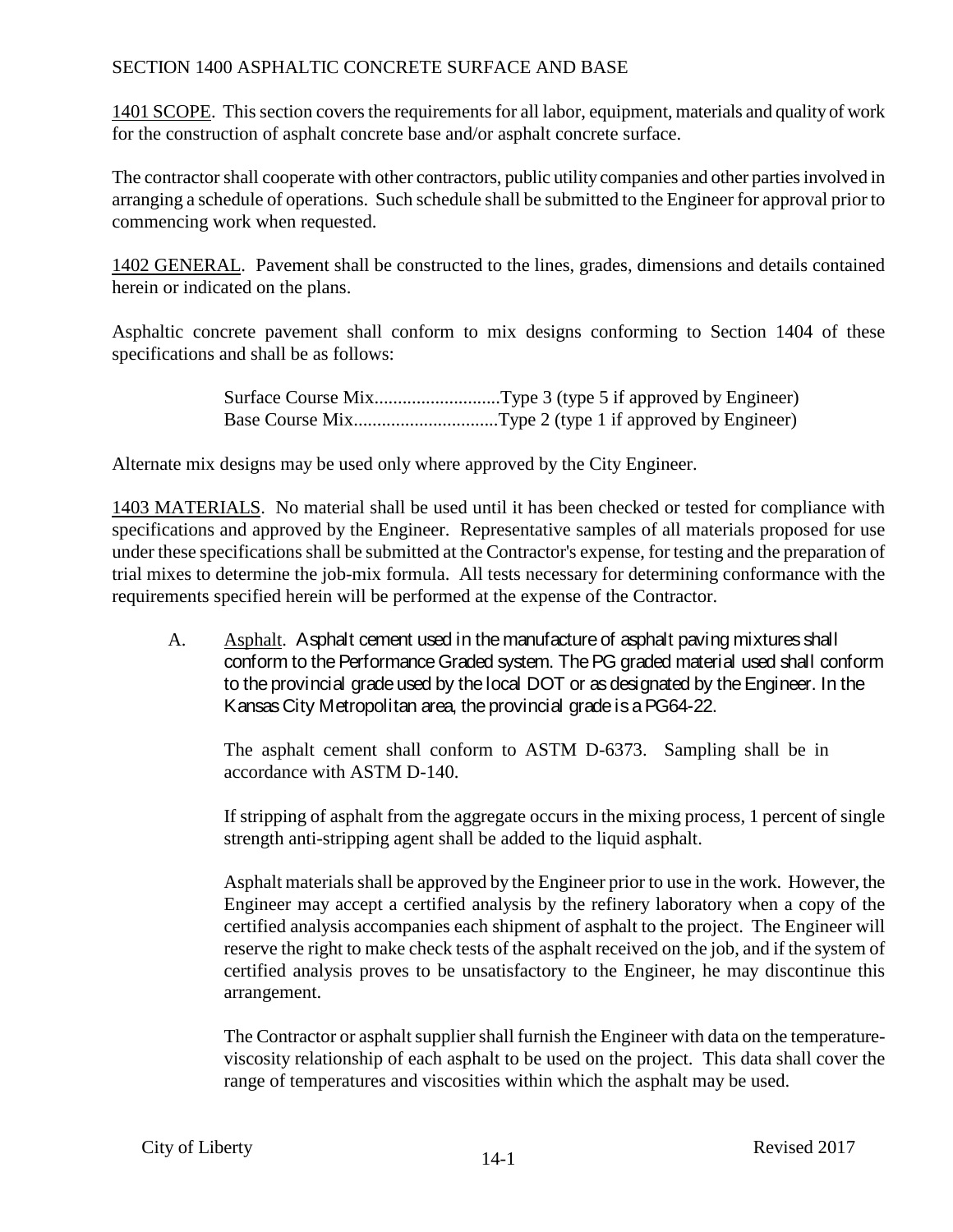Copies of all freight bills and weigh bills shall be furnished upon request to the Engineer as the work progresses.

B. Aggregate. The quality of aggregates used in Asphaltic Concrete shall conform to the following sections of MCIB Section 4-Materials; Coarse Aggregate-Paragraph 2 (Quality) except that a total shale, clay, coal, and lignite content shall not exceed 0.5 percent by weight; and Fine Aggregate-Paragraph 3 (Deleterious Substances).

Sampling shall be in accordance with ASTM D-75. Gradation analysis shall be in accordance with Standard Method of Test for Material Finer than No. 200 Sieve in Mineral Aggregates by Washing, ASTM C-117 and Standard Method Test for Sieve Analysis of Fine and Coarse Aggregate, ASTM C-136.

### 1404 MIXING AND PROPORTIONING.

A. Composition of the Mix. Asphaltic concrete mixtures shall consist of Mineral Aggregate and Asphalt Cement within the following limits for the type specified.

|                          | <b>Asphaltic Concrete Type</b>         |           |                                           |             |
|--------------------------|----------------------------------------|-----------|-------------------------------------------|-------------|
|                          | 1-01RC                                 | $2-01RC$  | $3-01R$                                   | $5-01R$     |
|                          |                                        |           | <b>Percent by Weight of Total Mixture</b> |             |
| <b>Asphalt Cement</b>    | $4 - 6$                                | $4 - 6$   | $4.5 - 6.5$                               | $5.0 - 6.0$ |
| Aggregate-US<br>Standard | <b>Total Percent Passing by Weight</b> |           |                                           |             |
| <b>Square Sieve Size</b> |                                        |           |                                           |             |
| $1\,\mathrm{\%}$ "       | 100                                    |           |                                           |             |
| 1"                       | 75-100                                 |           |                                           |             |
| $3/4$ "                  | $60 - 85$                              | 95-100    | 100                                       | 96-100      |
| $1/2$ "                  |                                        | 81-89     | 85-91                                     | 86-94       |
| 3/8"                     | $40 - 65$                              | 70-78     | 72-80                                     | 78-86       |
| No. 4                    | $30 - 50$                              | 49-57     | 50-56                                     | 49-57       |
| No. 8                    |                                        | $37 - 43$ | $37 - 41$                                 | $30 - 36$   |
| No. 10                   | $17 - 33$                              | ----      | ----                                      |             |
| No. 16                   |                                        | $30 - 36$ | 30-36                                     | $22 - 28$   |
| No. 30                   |                                        | 23-29     | 23-29                                     | 14-20       |
| No. 40                   |                                        |           |                                           |             |
| No. 50                   |                                        | $12 - 17$ | $12 - 17$                                 | $8 - 14$    |
| No. 80                   | $5 - 12$                               | $6 - 14$  |                                           |             |
| No. 100                  |                                        |           | $6 - 15$                                  |             |
| No. 200                  | $2 - 10$                               | $4-6$     | $4 - 5.3$                                 | 4-6         |

In addition to the above limits, the difference between the "Percent Passing Square Mesh Sieve" of successive sieve sizes shall not exceed 25 for Type 1 Asphaltic Concrete nor 20 for Type 2 and 3 Asphaltic Concrete.

That fraction of material retained on the No. 4 Sieve shall be composed of particles with not less than 75 percent having two or more fractured faces, and not more than 20 percent by weight of that fraction shall be composed of flat or elongated particles (flat being a ratio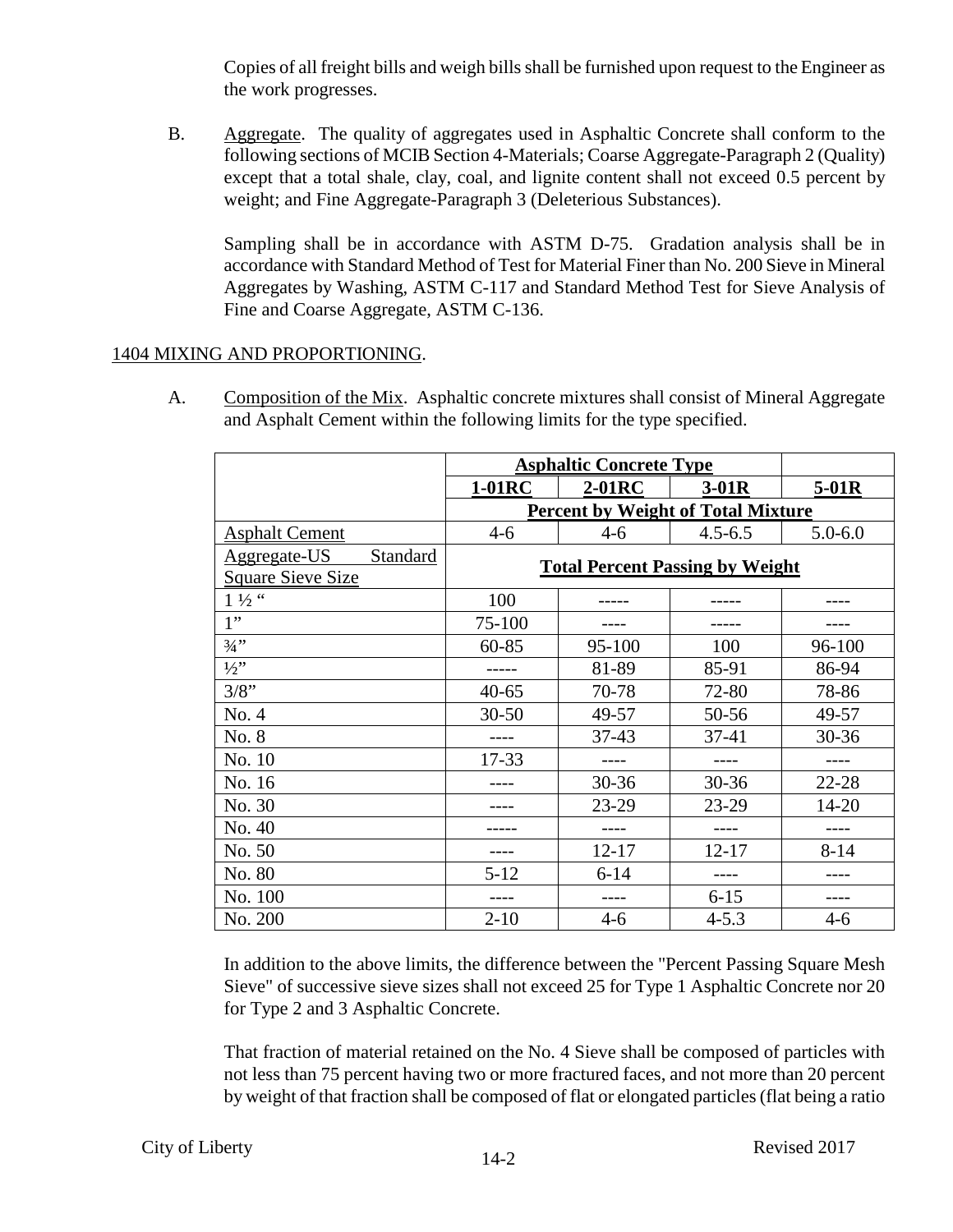of 1 to 3 between thickness and least width and a ratio of 1 to 3 between the least width and length).

That portion of the aggregate retained on the No. 10 Sieve shall be composed of at least 95 percent by weight of crushed aggregate.

The job-mix formula shall be within the limits specified above. The maximum permissible variation from the job-mix formula shall be as follows. However, in no case shall the permissible variation be allowed to exceed the limits specified above.

|                                 | <b>Permissible Variation</b>          |                   |  |
|---------------------------------|---------------------------------------|-------------------|--|
|                                 | <b>Percent by Weight of Total Mix</b> |                   |  |
| <b>U.S. Standard Sieve Size</b> | Type <sub>1</sub>                     | Type 2, 3 and $5$ |  |
| No. 4 and larger                | 5.0                                   | 4.0               |  |
| No. 10                          | 4.0                                   | 3.0               |  |
| No. 40                          | 4.0                                   | 3.0               |  |
| No. 200                         | 2.0                                   | 1.0               |  |
| <b>Asphalt Cement</b>           | ი 5                                   | 0.3               |  |

B. Asphalt Hot-Mix Recycling: Except as modified herein, Recycled Asphaltic Concrete (RAC) shall be equal to that produced as new material. Reclaimed Asphalt Pavement (RAP) and/or Reclaimed Aggregate Materials (RAM) shall represent no more than 30% of the composition for all surface mixtures and no more than 50% of the composition for all base mixtures. Only virgin materials shall be used in the surface course for new construction projects. Recycled or virgin materials may be used on restoration projects. Recycled Asphaltic Concrete may contain combinations of RAP, RAM, coarse aggregate, fine aggregate, mineral filler, asphalt cement, recycling agent, anti-stripping agent and approved additives to produce an acceptable mixture. Recycled Asphaltic Concretes shall be designated by prefacing the type with "RC," such as "RC-Type 2"

All recycled materials shall have the following additional tests:

- 1. A sieve analysis shall be performed on RAP and/or RAM in accordance with ASTM C 117, "Standard Test Method for Material Finer than No. 200 Sieve (75 um) in Mineral Aggregates by Washing" and ASTM C 136, "Standard Method for Sieve Analysis of Fine and Coarse Aggregates" after extraction of asphalt.
- 2. Asphalt content analysis shall be performed for RAP in accordance with Method "A" of ASTM D 2172 , "Standard Test Methods for Quantitative Extraction of Bitumen from Bituminous Paving Mixtures" where the RAP content exceeds 30%. For mixtures with RAP contents less than 30%, asphalt content may be determined using ASTM D6307.
- 3. The asphalt cement used shall be determined as follows:
	- a. For RAP contents of up to 20%, the asphalt grade shall be as specified in the mix design.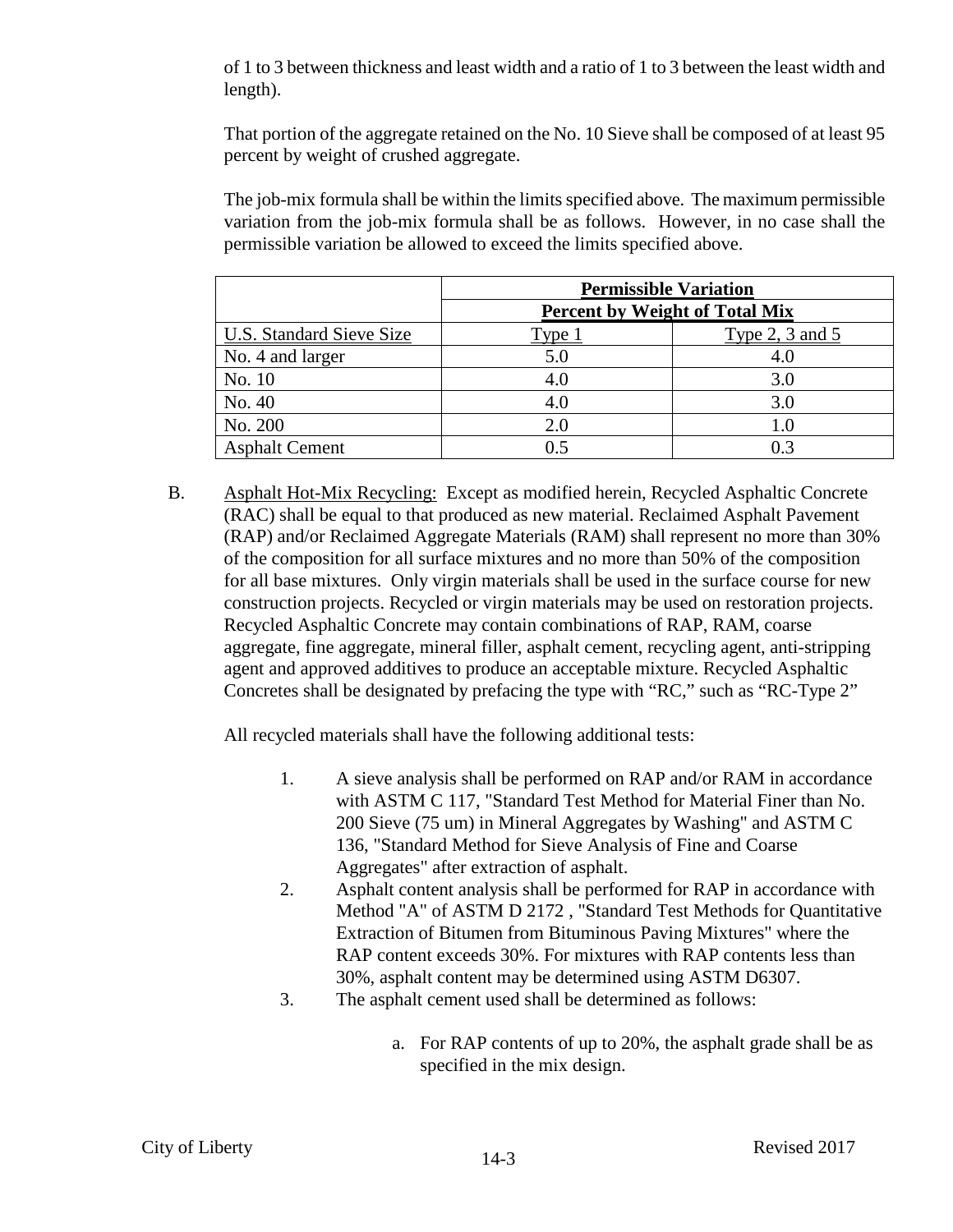- b. For RAP contents from 20% up to 30%, the asphalt grade shall be decreased one temperature range. For example, a design PG 64-22 would be decreased to a PG 58-22 with a viscosity in the range of 800 to 1200 poises.
- c. For RAP contents from 30% to 50%, the asphalt grade of the new asphalt shall be determined using the procedures outlined in MS-2, 6th Edition, Appendix A.
- d. All sources of material for use in RAC must be approved by the Engineer prior to use.

Material Requirements:

- 1. New asphalt cements added to the aged asphalt shall meet the requirements of Section 1403.
- 2. Recycling Agents, if used, shall meet the requirements of ASTM D 4552, "Standard Practice for Classifying HOT MIX Recycling Agents."
- 3. The RAP and/or RAM stockpiled at the plant site shall be maintained in stockpiles separated into surface and base. The RAP and/or RAM shall be processed such that 100% will pass the 1-1/2 inch (38 mm) sieve and 90% will pass the 1-inch (25.4 mm) sieve.
- 4. The final product shall be free of foreign matter (e.g., old planer teeth, ice, wood, soil, broken sewer castings, loop detector wire, protective membranes, rubberized joint filler materials and foil turn lane markers, trash, debris, etc.)

Mix Design Requirements: The necessary steps for a final mix design for recycled mixtures, shall be done in accordance with the Asphalt Institute's Manual MS-2 Sixth Edition in the appendix entitled "Mix Design Using RAP When a change in the RAP and/or RAM percentage exceeds 15% of the original amount of RAP and/or RAM in the mix design, a new mix design must be submitted.

Asphalt Plant Requirements: All delivery tickets shall designate the type of recycled mix, (i.e. RC-Type 1, RC-Type 2, R-Type 3, R-Type5).

C. Mix Design Criteria. Laboratory Test Specimen(s) of the Paving Mix, combined in proportions of the job-mix formula, shall be prepared and tested in accordance with ASTM D-1559.

Test requirements and criteria for the paving mixes under these specifications shall be as follows:

| <b>Marshall Stability, Types</b> | 1500 lbs. minimum |
|----------------------------------|-------------------|
| $2, 3,$ and 4 only               |                   |
| No. of compaction blows          | 50                |
| Flow, all mixtures               | $.08-16$ inches   |
| Air Voids: (Lab Specimen)        | Percent           |
| Base                             | 1-8               |
|                                  |                   |

City of Liberty **Revised 2017** 14-4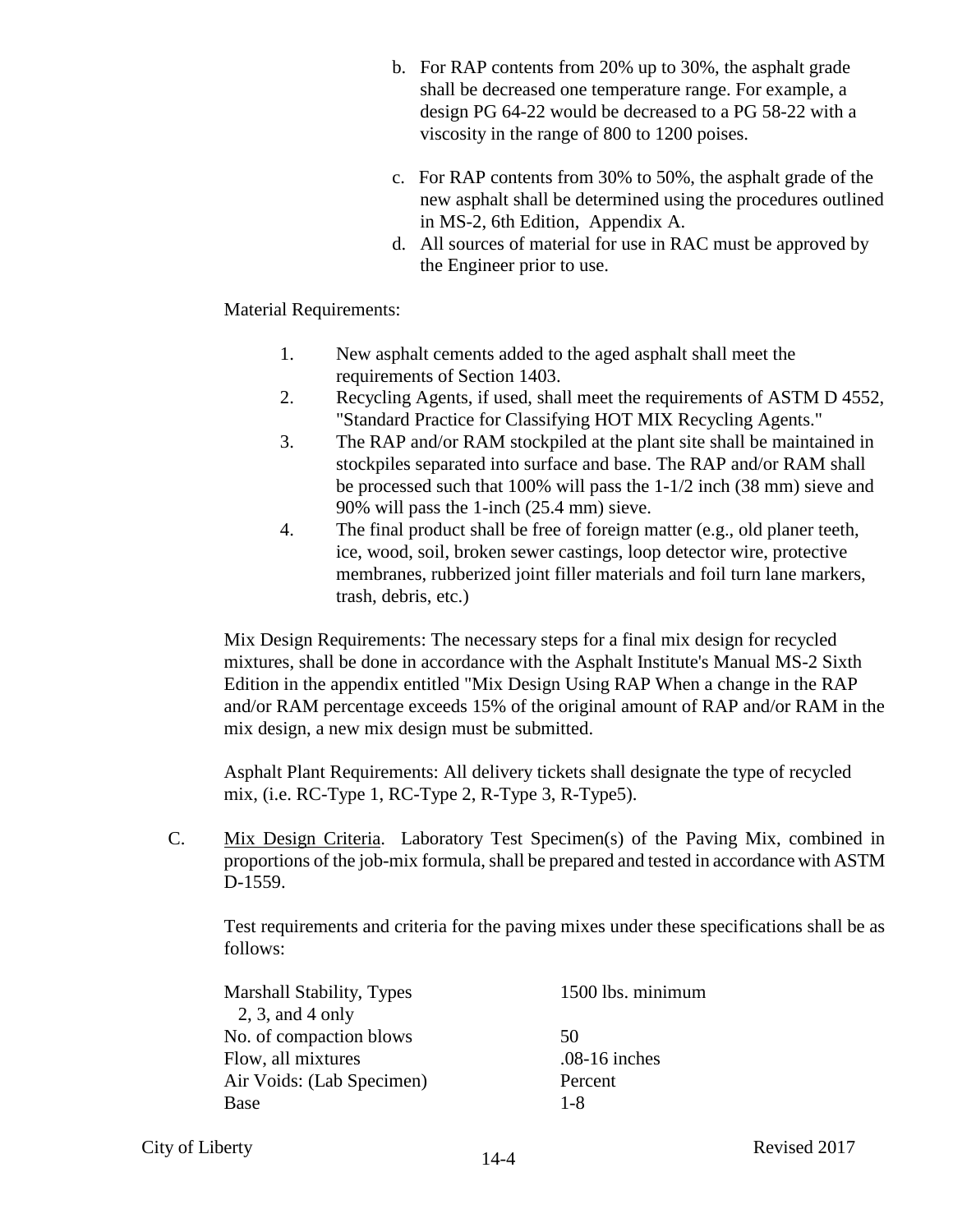| Surface                               | $1 - 5$           |
|---------------------------------------|-------------------|
| Voids in Mineral Aggregate (Max Size) | Percent (Minimum) |
| 12"                                   | 12                |
| 1"                                    | 13                |
| 3/4"                                  | 14                |
| 2"                                    | 15                |
| 3/8"                                  | 16                |

Mix designs for asphaltic concrete surface and base courses shall be submitted to the City Engineer for review and approval prior to placement. Work in progress without prior mix design approval by the City Engineer will be subject to removal at the expense of the Contractor.

- D. Sampling and Testing of the Mixture. Mixes shall be sampled in accordance with ASTM D-979. The mixtures will be tested for Bitumen content in accordance with ASTM D-2172. The recovered aggregate will be sieved in accordance with Methods of Test for Mechanical Analysis of Extracted Aggregate, AASHTO T-30. When recovered Bitumen is required for further testing it will be obtained according to ASTM D-1856.
- E. Mixture Temperature Requirements. To aid in determining the proper temperature of the completed batch, current viscosity data shall be provided and shall be available at the plant at all times. With information relative to the viscosity of the particular asphalt being used, the temperature of the completed mix at the plant and at the paver shall be designated by the Engineer after discussing with the Contractor the hauling and placing conditions.

When the mix is produced in a batch-type plant, the aggregate shall be weighed accurately in the designated proportions to provide the specified batch weight. The temperature of the aggregate at the time of introduction into the mixed shall be as directed by the Engineer, with a tolerance of  $+$  or  $-$  25 degrees F. In no case, however, shall the temperature of the mixture exceed 350 degrees F.

Continuous Mix or Drum Dryer Mixed plants shall, in general, be controlled in the same manner as batch-type plants. Details of control, differing because of the continuous mixing principle, shall be governed by instructions issued by the plant manufacturer, wherever these instructions are not contrary to these specifications.

- F. Control of Mixing Time. The dry mixing period is the interval of time between the opening of the weigh box gate and the application of the asphalt. The wet mixing period is the interval of time between the application of all asphalt and the opening of the mixer gate for discharge. When it is applied by spray system, the wet mixing time shall begin with the start of the asphalt spray.
	- 1. Batch-Type Plants. The length of time of both the dry and wet mixing periods shall be such to insure a uniformly and completely coated mix. Mixing period time shall not be altered unless so ordered by the Engineer. A dry mixing period of not less than five seconds shall precede the addition of asphalt to the mix. Excess wet mixing shall be avoided. Wet mixing shall continue as long as is necessary to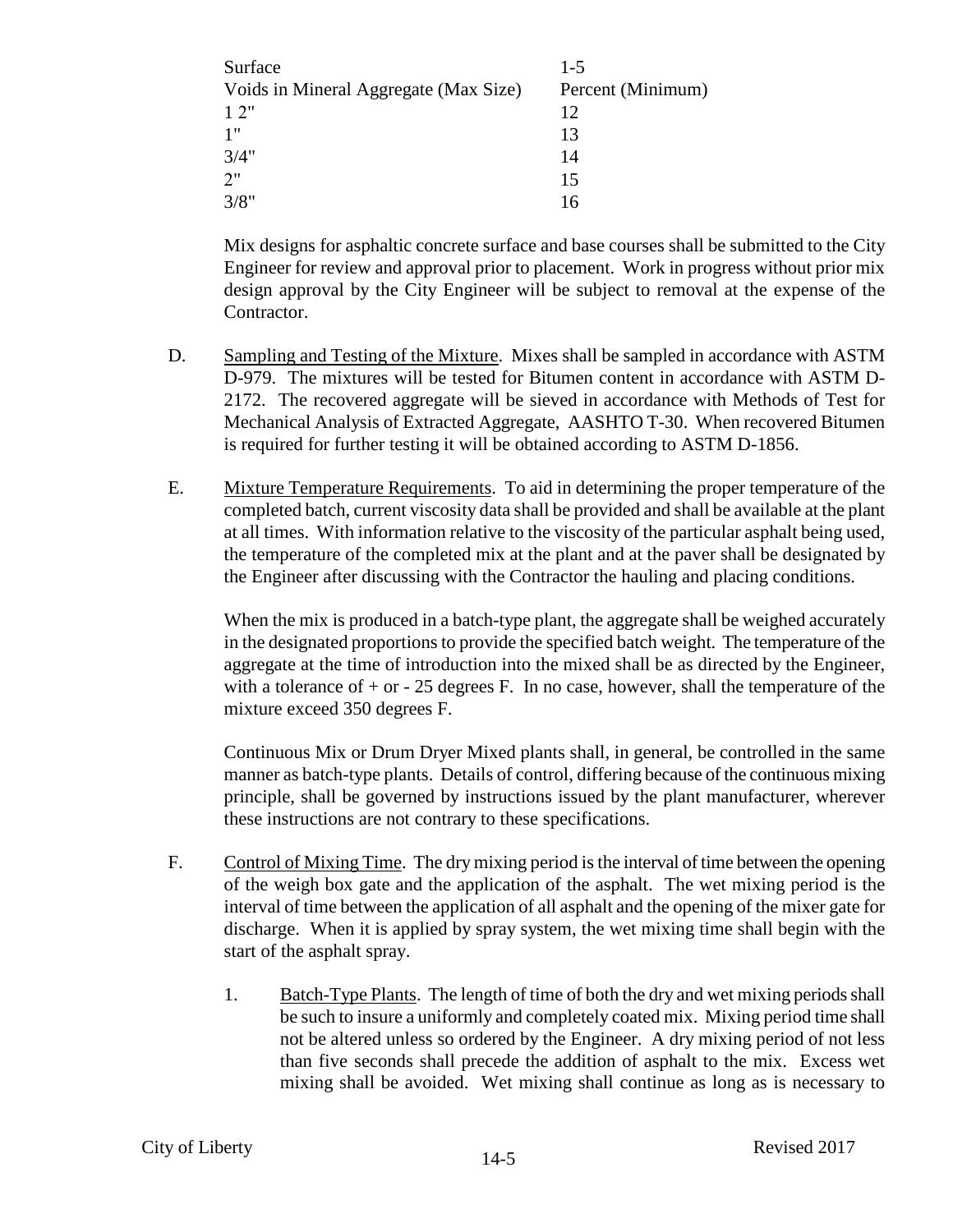obtain a thoroughly blended mix, but shall not exceed 75 seconds nor be less than 30 seconds.

2. Continuous Type Plants. The determination of mixing time shall be by a weight method under the following formula, unless otherwise required:

> Mixing Time (sec) =  $\frac{\text{Pugmill Dead Capacity (lbs)}}{\text{Dermill Optant (lbs person scs)}}$ Pugmill Output (lbs per sec)

The weights shall be determined for the job from tests made by the Engineer.

G. Preparation of Asphalt Cement. The asphalt cement shall be heated at the paving plant to a temperature at which it can be uniformly distributed throughout the mix. It shall be delivered into the Contractor's tank at a temperature not exceeding 350 degrees F., and shall not be heated above this temperature for any operation of the paving plant.

The asphalt shall be heated so that it can be distributed uniformly throughout the batch. For mixing application, the specified temperature generally will be such that the asphalt viscosity is within the range of 75-150 seconds, Saybolt Furol. The material shall be sufficiently fluid to produce a complete coating on every particle of aggregate within the specified mixing time.

H. Preparation and Handling of Aggregate. Coarse and fine aggregate shall be stored at the plant in such a manner that the separate sizes will not become intermixed. Cold aggregates shall be carefully fed to the plant in such proportions that surpluses and shortages in the hot bins will not cause breaks in the continuous operation. When loading aggregate into stockpiles, and into cars, barges, and trucks, the material shall be placed in such a manner as to prevent segregation of aggregate sizes. Stockpiles shall built in uniform layers not exceeding 5 feet in depth.

Coarse and fine aggregate shall be sampled and tested upon arrival at the plant in accordance with the standard method specified in Section 1403(B). Samples of coarse and fine aggregate shall be submitted to an approved testing laboratory for testing, prior to the start of work, and as often thereafter as requested by the Engineer. When coarse aggregate grading is such that the material will tend to segregate during stockpiling or handling, it shall be supplied in two or more sizes. Each size of coarse aggregate required to produce the combined gradation specified shall be placed in individual stockpiles at the plant site and separated by bulkheads or other means approved by the Engineer. Likewise, when it is necessary to blend fine aggregates from one or more sources to produce the combined gradation, each source or size of fine aggregate shall also be placed in individual stockpiles. Aggregate from the individual stockpiles shall be fed through separate bins to the cold elevator feeders and they shall not be blended in the stockpile.

1. Drying. The aggregate shall be thoroughly dried and heated to provide a paving mix temperature within a tolerance of  $+$  or  $-$  25 degree F., of that specified by the Engineer. The moisture content of the heated and dried aggregate shall not exceed 1.0 percent. The quantity of material fed through the dryer shall, in all cases, be held to an amount which can be thoroughly dried and heated.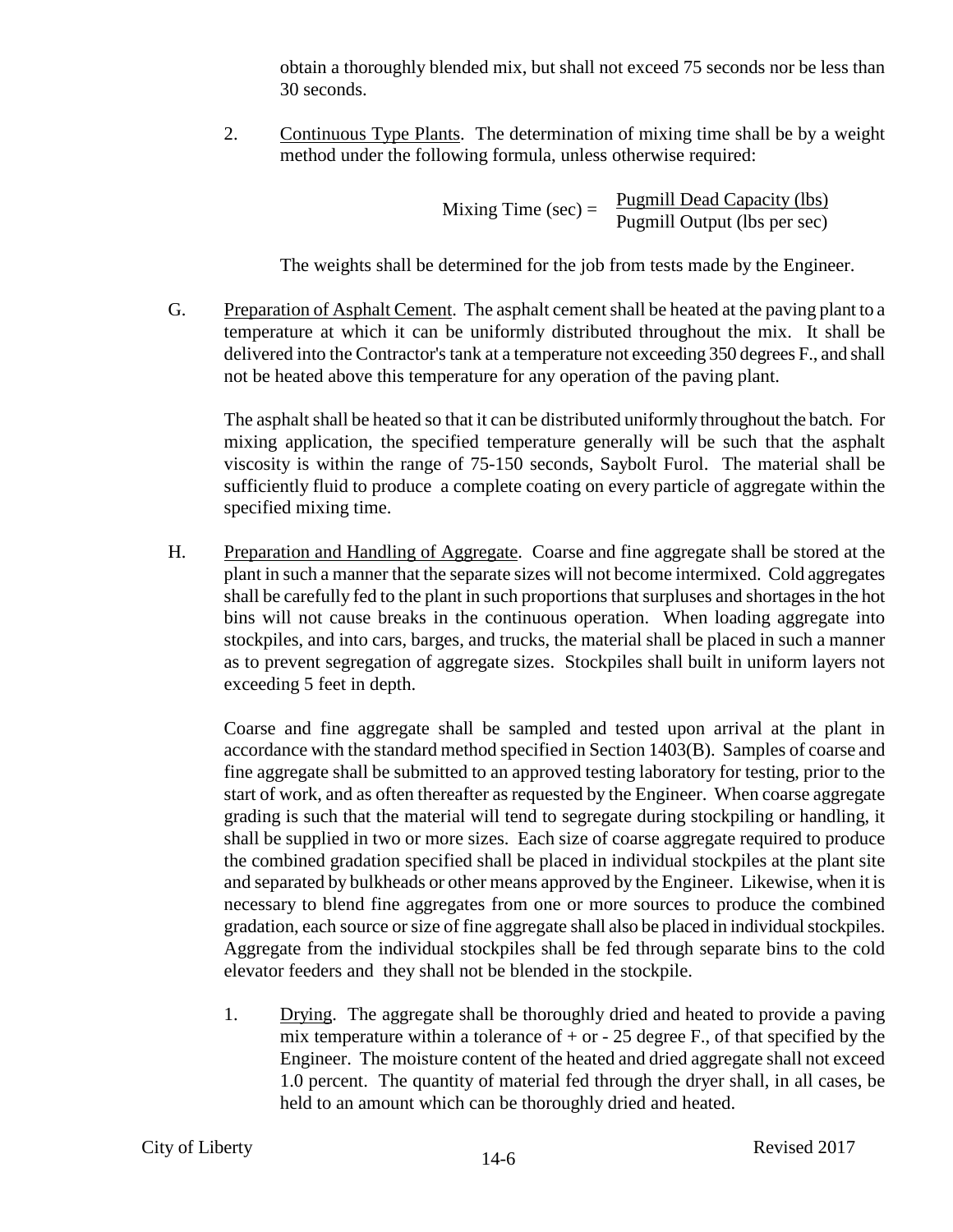- 2. Screening. Aggregates shall be screened into sizes such that they may be recombined into a gradation meeting the requirements of the job-mix formula.
- 3. Hot Aggregate Storage. Hot screened aggregate storage shall be accomplished in such a manner as to minimize segregation and loss of temperature of the aggregate.
- I. Inspection and Control of Asphalt Mixing Plant.
	- 1. Job Mix Formula. The Engineer may make frequent gradation analysis of the hot aggregates and of the completed mix to be certain that the materials being used and produced are within the tolerances of the job mix formula, and the specifications of the mix number being used. If the mix is found to be outside of the job-mix formula tolerances, or outside of the specifications limits as specified in Section 1404, correction shall be made in quantities measured from the hot bins and adjustments made at the cold bin feeders.
	- 2. Sampling and Testing. Stockpiles and bins may be sampled for gradation analysis and examined for dust coating and for other purposes, in compliance with state requirements.

Gradation analysis of each hot bin will be performed and a combined analysis computed at least once for every four hours of plant operation if requested by the Engineer. At least one sample shall be taken from each 300 tons of the mix being produced. Samples will be used to determine compliance with general and special requirements set forth in Section 1404.

When requested by the Engineer, the Contractor shall provide representative samples by taking aggregate from the discharge of the aggregate through each of the hot bin gates, or by drawing aggregate from each bin through the mixture chamber (without asphalt cement) into a truck or other receptacle.

1405 ASPHALT MIXING PLANT. Plants used by the Contractor for preparation of the asphalt paving mix shall conform to the following requirements:

- A. Requirements for all Plants.
	- 1. Consistency. The plants shall be designed, coordinated, and operated to produce a well-graded mixture within job mix tolerances as covered in Section 1404.
	- 2. Equipment for Preparation of Asphalt. Tanks for storage of asphalt shall be provided with a device for controlled heating of the material to temperature requirements set forth in Section 1404 (F). Heating shall be accomplished so that no flame shall come in contact with the heating tank. A circulating system of adequate size to insure proper and continuous circulation of asphalt between storage tank and mixed during the entire operating period shall be provided. Storage tank capacity shall be sufficient to hold enough asphalt for at least one day's production.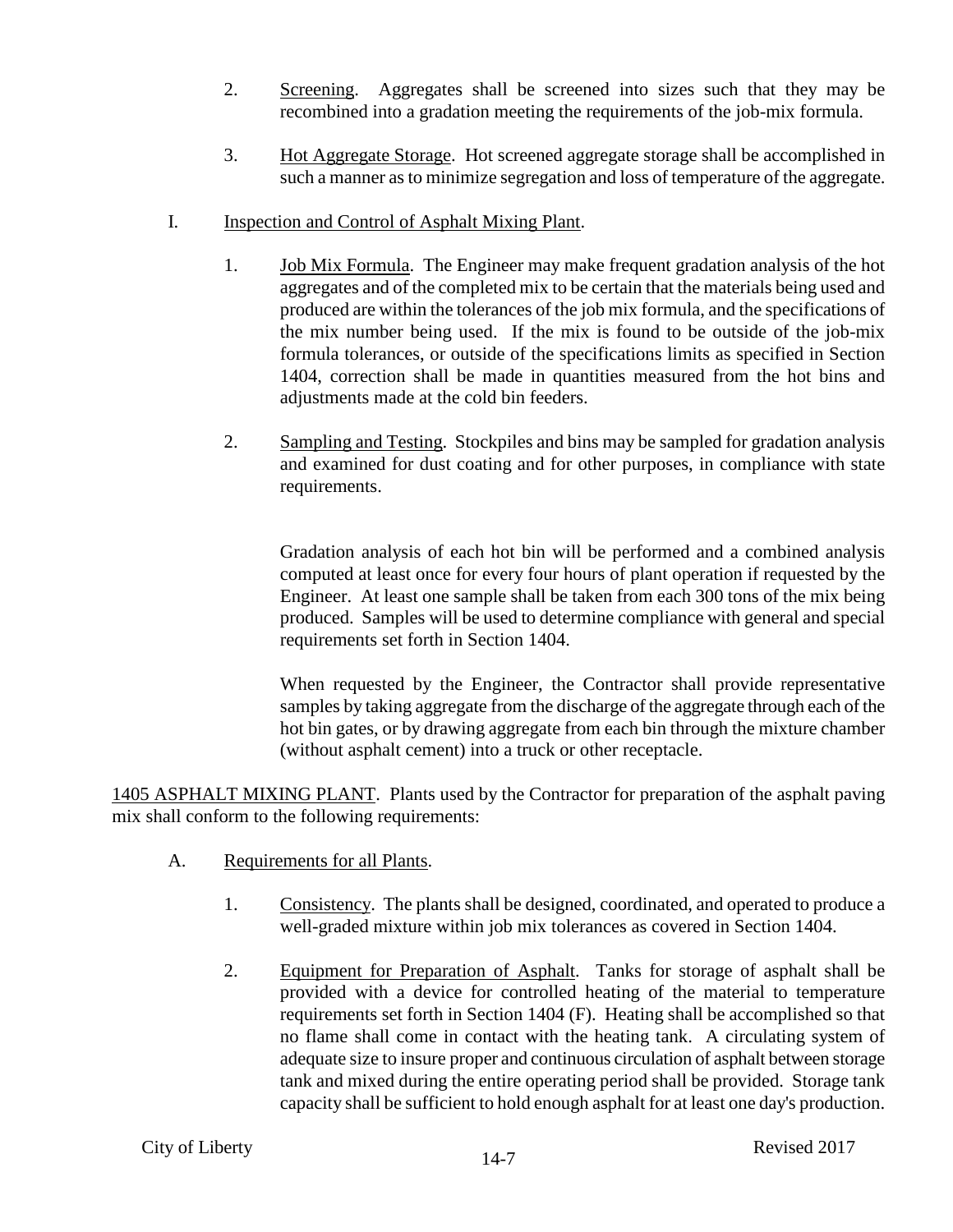- 3. Cold Aggregate Feeder. The plant shall be provided with an accurate mechanical means for feeding the mineral aggregate into the dryer to secure a uniform production and constant temperature. The feeder or feeders shall be capable of delivering, in preset conditions, the maximum number of aggregate sizes required. When more than one cold elevator is used, each shall be fed as a separate unit and the individual controls shall be integrated with a master control.
- 4. Dryer. The plant shall include a rotary drum dryer that will continuously agitate the mineral aggregates during the heating and drying process. It shall be capable of continuously supplying aggregate to the mixing unit operating at capacity, to provide a mix at the temperatures specified in Section 1404, and at a moisture content not in excess of 1.0 percent.
- 5. Screens. Plant screens capable of separating all aggregates to the sizes required for proportioning, and by having normal capacity in excess of the full capacity of the mixer or the dryer, shall be provided. The Contractor shall expose the screens for inspection at the request of the Engineer. The plant screens shall have an efficiency such that the undersize and oversize aggregate in the associated bins shall not exceed the following percentages:

| <u>Bin Sequence from Hot</u> | <b>Undersize</b> | <b>Oversize</b> |
|------------------------------|------------------|-----------------|
| <b>Aggregate Discharge</b>   | <b>Percent</b>   | <b>Percent</b>  |
|                              |                  |                 |
|                              | $-1()$           |                 |
|                              | $-1.5$           |                 |
|                              | -15              |                 |

The screen tolerances shall not invalidate the job-mix tolerances specified in Section 1404.

6. Bins. Bins shall be divided into compartments arranged to insure separate storage of the appropriate fractions of aggregates. Each compartment shall be provided with an overflow pipe that will prevent any backing up of material into other compartments or bins against the screens. The overflow material shall be wasted.

When mineral filler is required, additional dry storage shall be provided and the provision shall be made for proportioning it into the mix.

7. Asphalt Control Unit. Means shall be provided to obtain the required percentage of asphalt in the mix within tolerance specified, either by weighing, metering, or measuring volumetrically. Where the quantity of asphalt is controlled by metering, provision shall be made for the amount of asphalt delivered through the meter to be readily checked by weight. Steam jacketing or other insulation shall be provided which will maintain the specified temperatures of asphalt in pipelines, meters, weigh buckets, spray bars or other containers.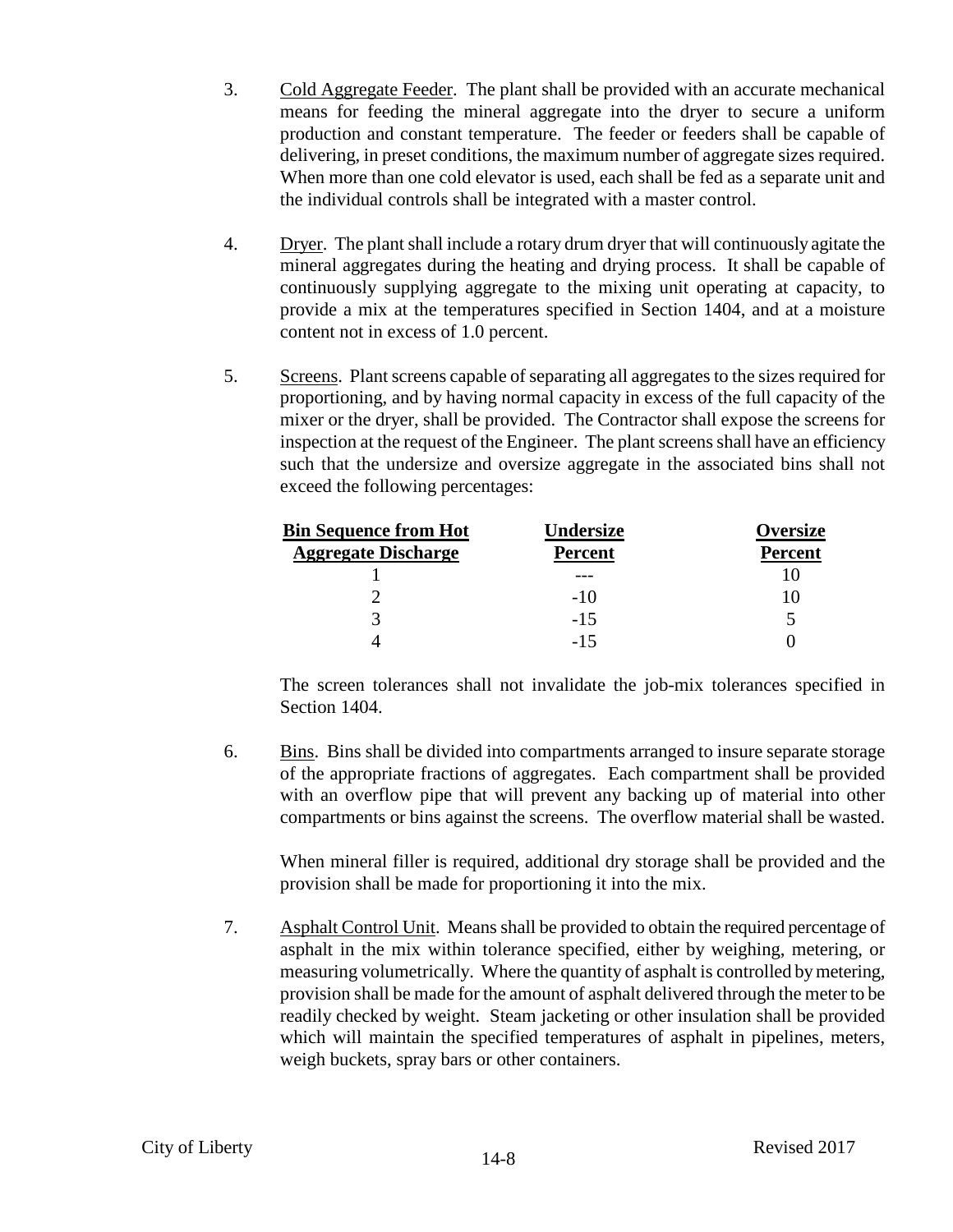- 8. Thermometric Equipment (Graduated in 10 degree Increments). An armored thermometer reading from 200 degrees F. to 400 degrees F. shall be fixed in the asphalt feed line at a location near the discharge valve at the mixer unit. A pyrometric thermometer will be supplied in the sand bin and one in the intermediate aggregate bins. The plant shall be further equipped with an approved dial scale, mercury-actuated thermometer, a recording electric pyrometer, or other approved thermometric instrument having an accuracy of + or - 5 degrees F., place at the discharge chute of the dryer to indicate the temperature of the heated aggregate. Any thermometric instrument used shall be sensitive to a rate of temperature change not less than 10 degrees F. per minute.
- 9. Dust Collector. The plant shall be provided with a dust collector, designed to waste, or return in a constant and uniform flow to the hot elevator by mechanical means, all or part of the material collected. Prior to permitting the return of such collected dust, the Engineer will examine the characteristics of the dust in relation to the mix requirements.

The plant shall have a mixer cover and such additional housing as may be necessary to insure proper control of dust. The plant shall operate in conformance with all applicable regulations concerning Air Quality Control.

- 10. Inspection Access. Adequate, safe and unobstructed access to all areas of the plant from which material samples are required shall be provided. These areas shall include, but not be limited to, Dryer, Screens, Storage Bins, Asphalt Control Unit, and Truck Loading Space. In addition, a ladder or platform shall be provided at the truck loading space to permit easy and safe inspection or sampling of the mix as it is delivered into the truck.
- 11. Screen By-Pass Operation. The producer of asphaltic concrete material may operate his asphalt plant by discharging the hot dry aggregate material from the dryer into one of the hot storage bins instead of separating the aggregate by screening.

The asphaltic concrete mixture discharged from the pugmill with the operating screen on by-pass shall comply with the specification and job-mix formula criteria.

12. Field Testing Laboratory. The Contractor shall provide a laboratory building or room at the plant site, for the exclusive use of the Engineer for performing tests, keeping records, and making reports when requested.

The Contractor shall also furnish necessary laboratory sieves and a powered shaker device for sieve analysis, scales, extractor and supplementary equipment to make aggregate sieve analysis, asphaltic concrete paving mixture analysis, and paving mixture density tests if requested by the Engineer.

- B. Special requirements for Batch Type Plants.
	- 1. Plant Scales. Scales for any weight box or hopper may be of either the springless

# City of Liberty **Revised 2017** 14-9 **Revised 2017**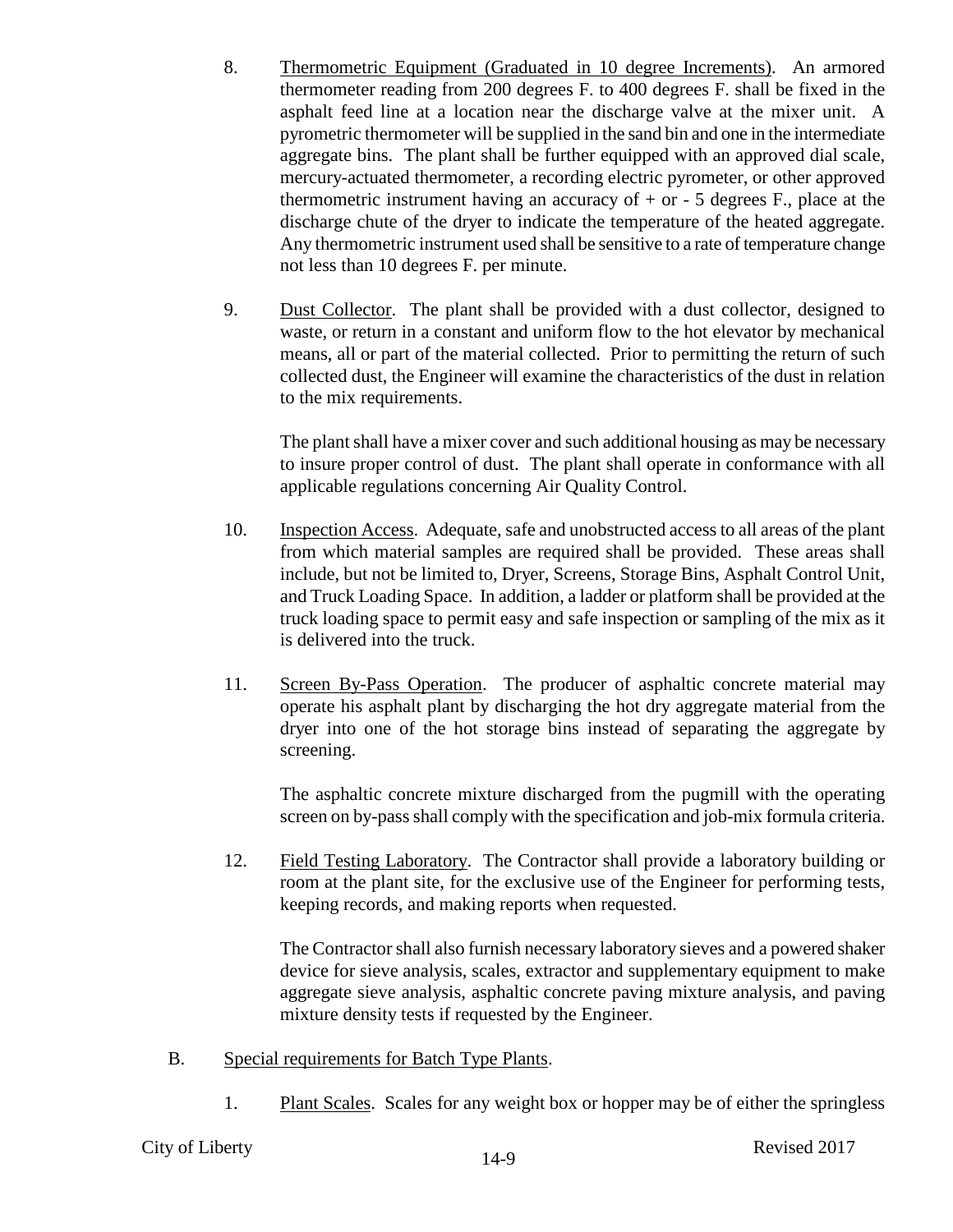dial or beam type and shall be of an established make and design accurate to within 0.5 percent of the indicated load.

Dial scales shall be designed, constructed and installed in such manner as to be free from vibration. All dials shall be so located as to be plainly visible to the operator at all times. The numbers on the dial shall be large enough to be read at a distance of 25 feet. The end of the pointer shall be set close to the face of the dial to minimize parallax. The scale shall be provided with adjustable pointers for marking the weight of each material to be weighed into the batch.

When the scales are of the beam type, there shall be a tare beam for balancing the hopper and a separate beam for the aggregate from each hot bin. A telltale dial shall be provided that will start to function when the load being applied is within 100 pounds of the weight desired. Each beam shall have a locking device designed and so located that the beam can easily be suspended or put into action. Scales for the weighing of asphalt cement shall conform to the requirements for aggregate scales, except that beam scales shall consist of a full capacity beam and tare beam. The minimum gradation shall not be greater than 1 pound and there shall be attached a telltale device which will start to function when the load being applied is within 25 pounds of the weight desired. Dial scales for weighing the asphalt cement shall read to the nearest pound. All scales for weighing the asphalt shall have a capacity of not more than 10 percent of the normal capacity of the mixer.

Scales shall be tested and sealed as often as the Engineer may deem it necessary to insure their accuracy. All weighing equipment shall be well constructed and designed to permit easy realignment and adjustment. Weighing equipment that gets out of adjustment shall be replaced or repaired when ordered by the Engineer. The Contractor shall provide and have available at least to 50-pound standard weights for frequent testing of all scales. For each scale, a suitable cradle, or platform, shall be provided for applying the test load so that the load is distributed uniformly. The test weights shall be kept clean and stored near the scales.

2. Weight Box or Hopper. Equipment shall include a weight box or hopper, large enough to hold a full batch without hand raking or running over, for accurately weighing each bin size aggregate. The weight box or fulcrums and knife edges shall be so constructed that they will not readily be thrown out of alignment. Gates on both bins and hopper shall prevent leakage when they are closed. An interlocking device which prevents the opening of more than one gate at a time shall be provided. Proportioning of aggregates and charging of mixer shall be performed to blend the aggregates thoroughly and prevent segregation in the mixer.

Automatic plants may proportion all aggregates by simultaneous measuring if a weight hopper with a separate compartment for each bin size, calibrated by weight, is used.

3. Asphalt Cement Measuring Equipment. Asphalt measuring equipment provided on the plant shall accurately measure into each batch the required amount of asphalt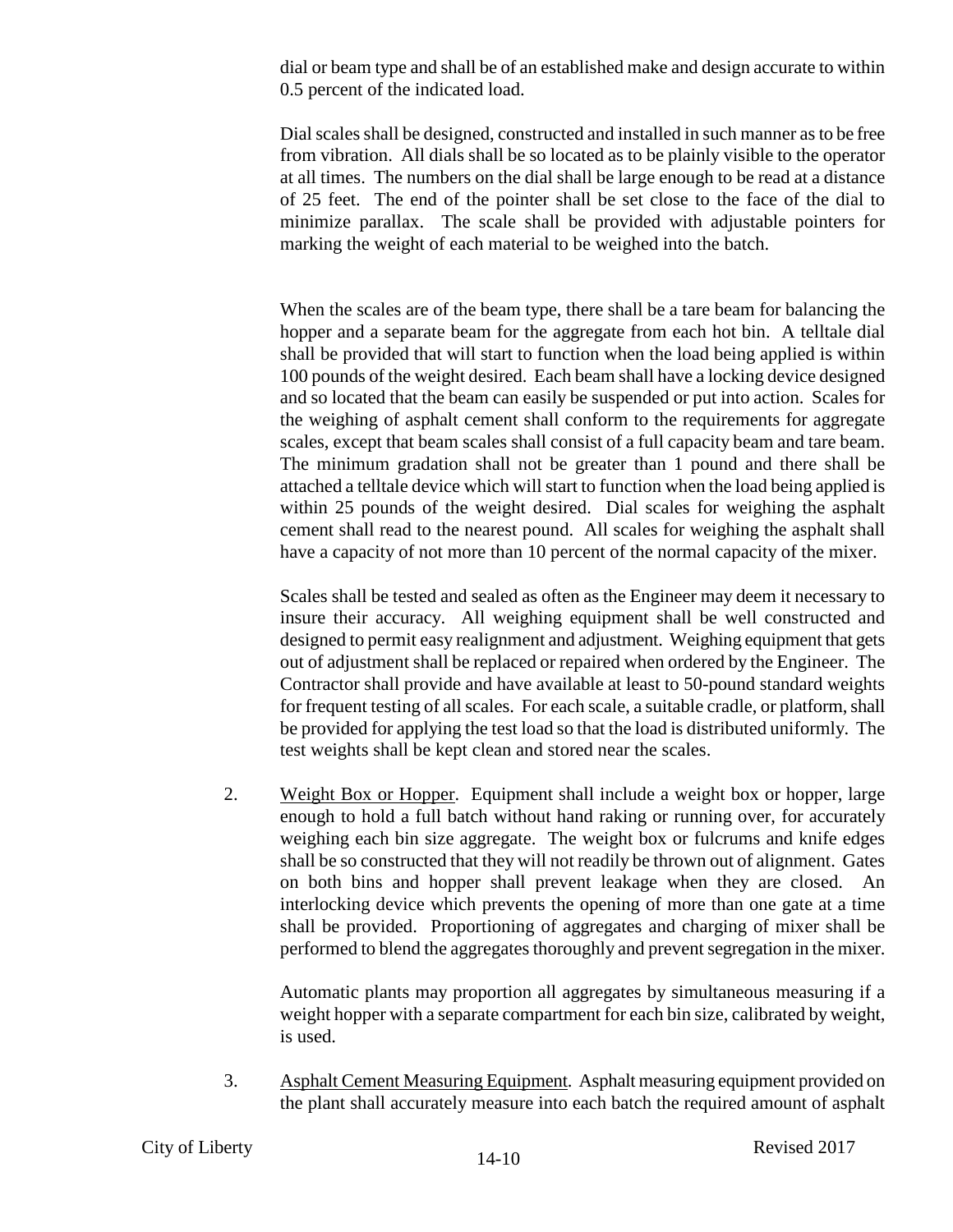within a tolerance of plus or minus 2 pounds.

When an asphalt bucket is used, it shall be a nontilting type provided with a loose sheet-metal cover. The capacity of the asphalt bucket shall be a least 10 percent in excess of the weight of asphalt required for a one-batch mix. The plant shall have a steam-jacketed, quick closing, non-dripping, charging valve.

The length of the discharge opening or spray bar shall not be less than three-fourths of the length of the mixer and it shall discharge directly into the mixer. The discharge system shall be designed and arranged to deliver the asphalt the full length of the mixer in a thin, uniform sheet or in multiple streams or sprays.

When a volumetric meter is used, it shall automatically meter the asphalt into each batch. The dial to indicate the amount of asphalt shall have a capacity of at least 10 percent in excess of the weight or gallons of asphalt required in one batch. The meter shall be constructed so that it may be locked at any dial setting and will automatically reset to this reading after the addition of the flow of asphalt to each batch. The dial shall be in full view of the mixer operator. The flow of asphalt shall be controlled to begin automatically when the dry mixing period is over. All of the asphalt required for one batch shall be discharged in not more than 15 seconds after the flow has started. The section of the asphalt flow line located between the charging valve and the outlet shall be used for checking and testing the accuracy of the meter.

4. Mixer Unit for Batch Method. The plant shall include a batch mixer and a batch capacity of not less than 2000 pounds. It shall be capable of producing, uniformly, a mix within the job-mix tolerances established in Section 1404. Deviation in size of batches will be permitted to provide for mixing batches down to 20 percent below and up to 15 percent above the rated capacity in the mixer, provided the quality of the mix is not impaired.

The paddles shall be set to insure a completely uniform mixture. If not enclosed, the mixer box shall be equipped with a dust hood to prevent loss of dust. The mixer shall be so constructed as to prevent leakage of contents.

- 5. Interlock, Time Control and Batch Counter. The Mixer shall have an interlocking control to lock the weight box gate until the material in the pugmill has been discharged and the pugmill has been closed. The interlock shall also lock the asphalt bucket throughout the dry and wet mixing periods. The timing control shall be flexible, permitting adjustments of cycles up to three minutes in five second intervals. A batch counter, designed to register only completely mixed batches, shall be installed.
- C. Special Requirements for Continuous Mixing Plants.
	- 1. Feeder Signal Devices. The aggregate bins shall be provided with signal devices and controls which will warn of low levels and thereby lead to stopping the flow of all aggregate and asphalt to the mixer when the aggregate in any one bin is so low

## City of Liberty **Revised 2017** 14-11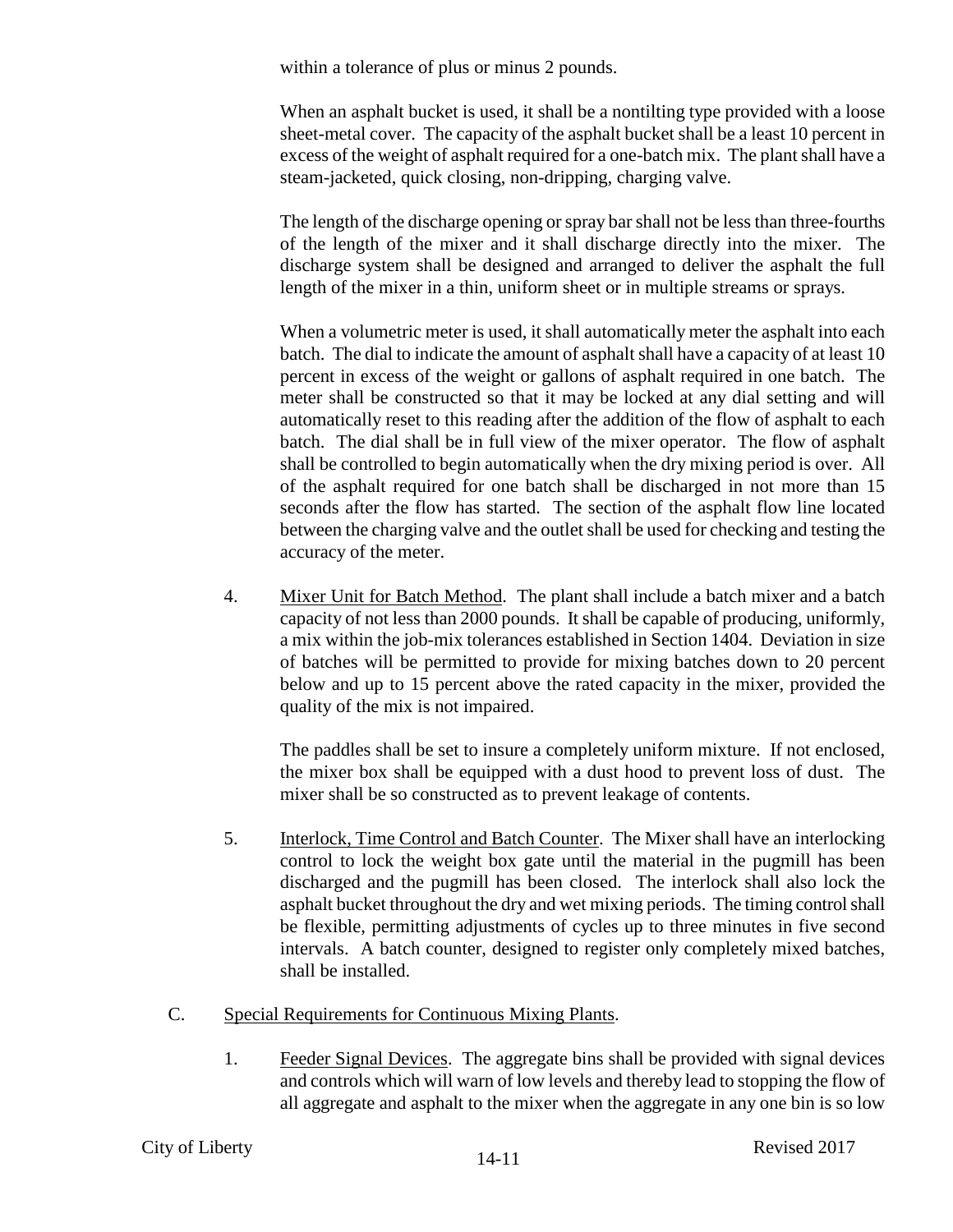that the feeder will not operate at set capacity. The asphalt storage system shall be provided with signal devices and controls which will warn of low levels of asphalt and which will stop the entire plant operation when the asphalt storage lever is lowered to the point of exposing the feed end of the asphalt suction line.

- 2. Aggregate Feed Unit. The proportioning unit shall include a feeder mounted under the bins. Each bin compartment shall have an accurately controlled mechanically adjustable gate to form an opening for volumetrically measuring the material drawn from it. The opening shall be rectangular and provided with a lock. Indicators shall be provided on each gate to show the gate opening in inches. Mineral filler, if specified, shall be proportioned separately from a hopper equipped with an adjustable feed which may be accurately and conveniently calibrated and which shall be interlocked with the aggregate and asphalt feeds.
- 3. Calibration of Aggregate Feed. Samples shall be taken and weighed as a means of calibrating gate openings. Material shall be fed out of a bin through the individual opening and bypassed to a leakproof test box. The material from each compartment shall be taken separately. The plant shall be equipped to handle conveniently test samples weighing not less than 200 pounds. A platform scale shall be provided by the Contractor to weigh the test samples to an accuracy of  $+$  or  $-$  0.5 percent of the indicated load.
- 4. Synchronization of Aggregate and Asphalt Feed. Positive interlocking control shall be assured between the flow of aggregate from the bins and the flow of asphalt from the meter or other proportioning device. This shall be accomplished by a positive interlocking method.
- 5. Mixer Unit for Continuous Method. The plant shall include a continuous mixer capable of uniformly producing a mix within the job-mix tolerance specified in Section 1404(A). The mixer shall carry a manufacturer's plate giving the net volumetric contents of the mixer at the several heights inscribed on a permanent gauge.
- D. Special Requirements for Drum Dryer Mixing. Asphaltic concrete mixtures may be manufactured by the process of incorporating asphalt cement with aggregate as the material passes through the dryer. The drum dryer mixing operation shall be approved by the Engineer prior to the manufacture of asphaltic concrete mixes. The material so produced shall comply with specifications and job-mix formula criteria.

The aggregate bins and asphalt storage system shall be equipped with feeder control devices in conformance with Section  $1405(C,1)$ . The Contractor shall provide and have available standard weights of sufficient sizes to calibrate the aggregate feed conveyor scales from their minimum to maximum readings in 1 pound increments.

1406 TRANSPORTATION OF MIX. The mix shall be transported to the job site in vehicles with tight metal bottoms, clean of all foreign material which may affect the mix. The inside of the truck beds shall be lubricated with a thin coating of volatile oil to prevent the mix from adhering to the bed, but an excess of lubricant will not be permitted. The dispatching of vehicles shall be so scheduled that all materials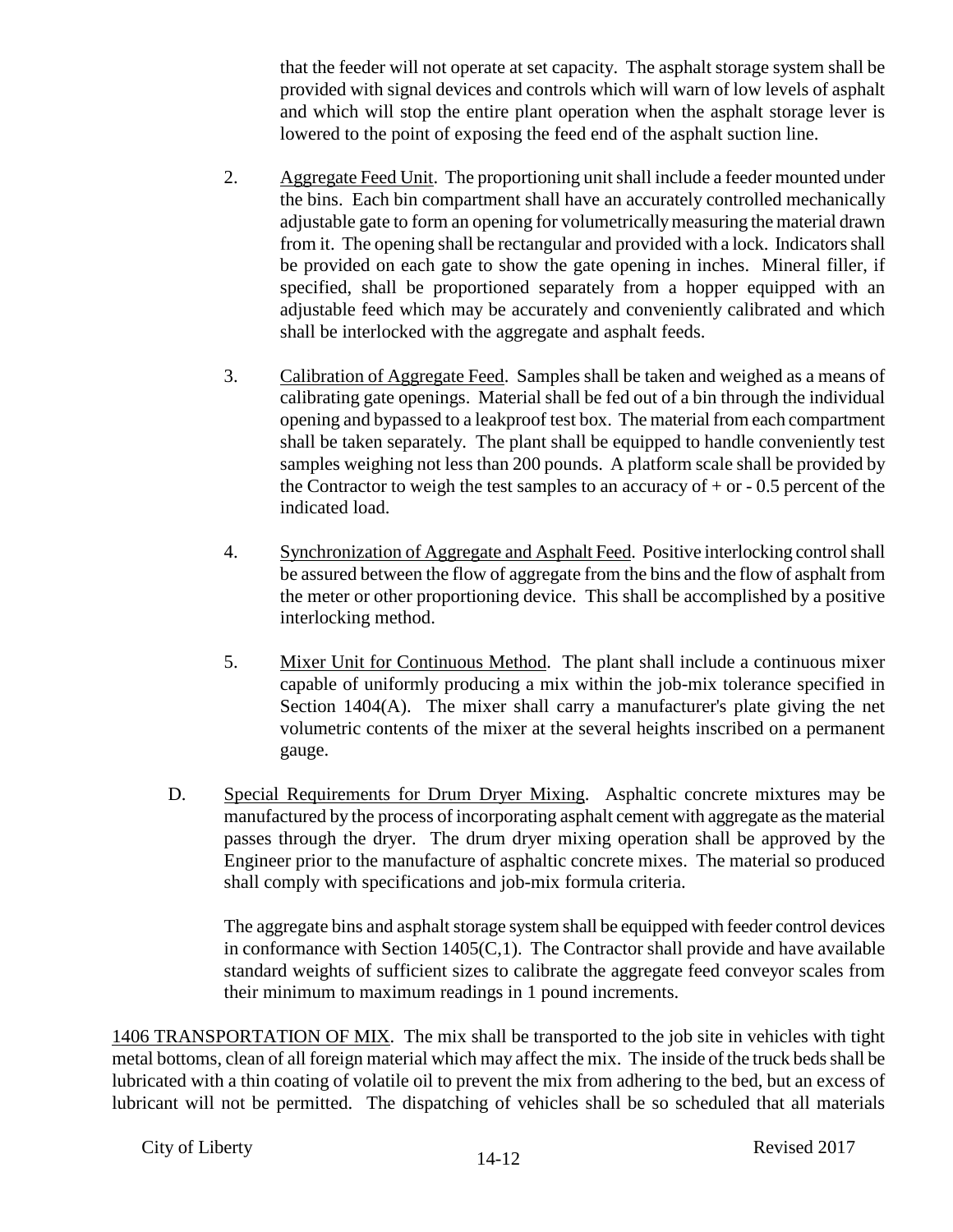delivered may be placed in daylight unless the Engineer approves artificial light. Delivery of the material to the paver shall be at a uniform rate and in an amount within the capacity of the paving and compacting equipment.

Haul trucks shall be provided with covers of sufficient size and weight to completely cover the truck bed to protect the load and to prevent cooling of the upper surface. Failure to have the load completely covered shall be sufficient cause for rejection of the entire load. The load shall remain covered until the truck is next in line to be unloaded. In no case shall a load remain uncovered for more than 10 minutes before starting to use the load. If for any reason there is a delay in completely using a load, the remaining part of the load shall be re-covered until it can be used. It shall be the responsibility of the Contractor to inform all truck drivers of these provisions before starting work.

1407 SCALES AND WEIGHING OF VEHICLES. The vehicle's tare and gross weight shall be established by actually weighing the vehicle on a certified scale. The tare weight will be established at least twice each day. The vehicle, when establishing tare, shall be clean, bed empty, fuel tanks filled and shall have all side and back boards in place.

Scales used to determine the weight of vehicles shall be of the axle-load type. Certification of scales shall be accomplished by a scale company capable of testing the performance of axle-load for compliance with the National Bureau of Standards Handbook #44, "Specifications, Tolerance and other Technical Requirements for Commercial Weighing and Measuring Devices."

1408 REQUIREMENTS FOR ASPHALT PAVING EQUIPMENT. All asphalt paving equipment used by the Contractor shall meet the requirements of this section and shall be maintained in acceptable mechanical condition. Equipment shall be serviced and lubricated away from the paving site. Units that drip fuel, oil or grease shall be removed from the project until such leakage is corrected.

A. Pavers and Laydown Machines. Mechanical self-powered pavers shall be capable of spreading the mix, within the specified tolerances, true to the line, grade and crown indicated on the plans.

Pavers shall be equipped with quick and efficient steering devices and shall be capable of traveling both forward and in reverse. They shall be equipped with hoppers and distributing screws which place the mix evenly in front of the adjustable screeds. They shall be equipped with either a vibrating screed or a tamping bar immediately preceding a static screed.

There shall be sufficient auxiliary attachments for the paving machine so that it may be operated to lay 8,9,10,11 and 12 foot strips. The necessary width for laying shall be determined in the field by the Engineer. Vibrating screed or tamping bars shall be provided for the full width of all paving operations.

The screed shall include a strike-off device which is effective on mixes at workable temperatures without tearing, shoving or gouging them, and which produces a finished surface of an even and uniform texture. The screed shall be adjustable as to the height and crown and shall be equipped with a controlled heating device for use when required. For irregular width paving, hydraulic extensions, without tamping bars and vibrating screed, may be used only along the curb or outer edge of pavement.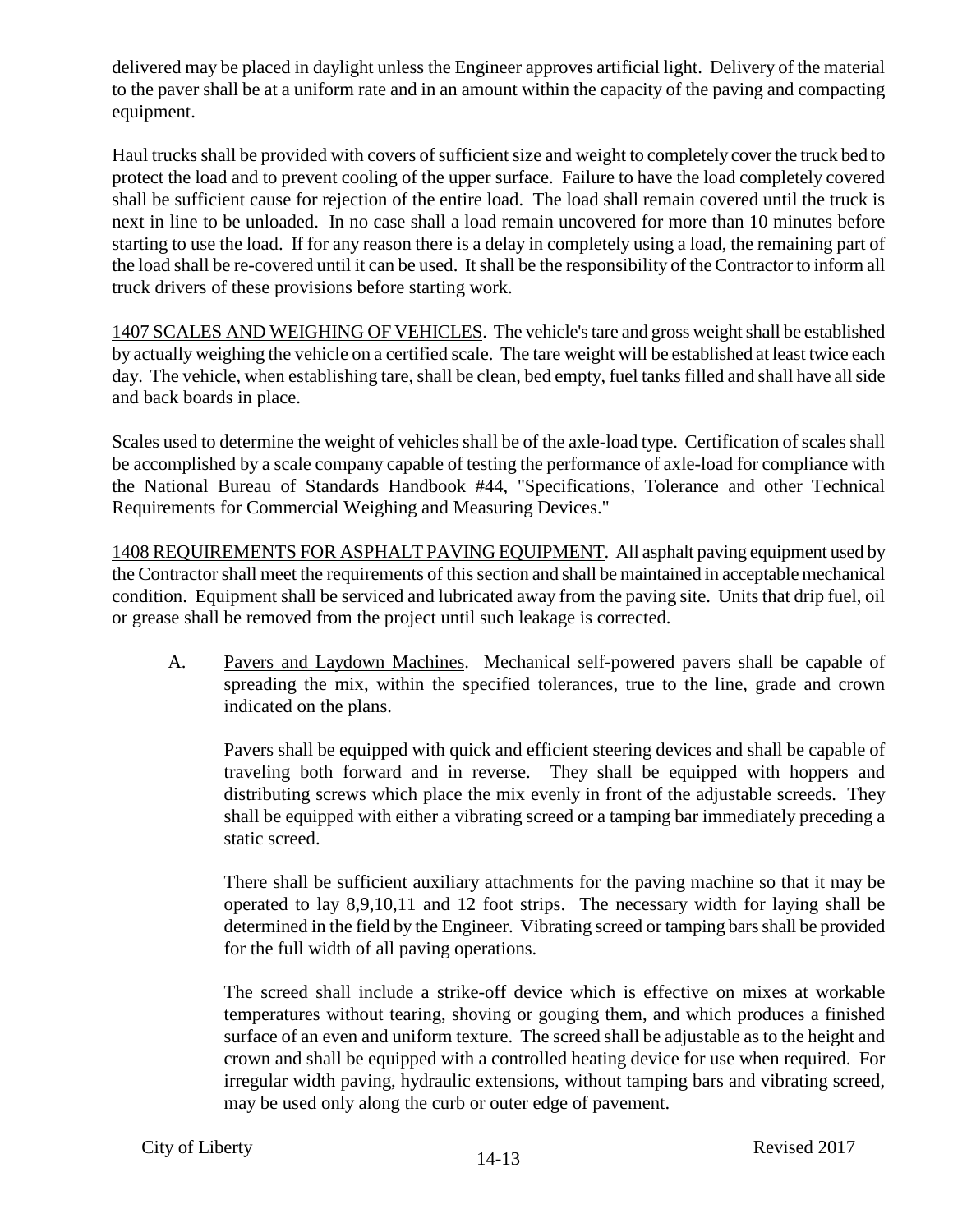1. Electronic Screed Controls. The paver shall be equipped with an approved system capable of automatically controlling the elevation and transverse slope of the paver screed. An erected stringline, traveling stringline or other approved device operating on the roadbed being paved or the surfaces of the previously placed lane shall be used to establish the grade reference. The grade reference device shall operate on either or both sides of the paver as required and shall be capable of maintaining the desired transverse slope regardless of changes in the screed elevation.

The traveling stringline shall be constructed in such a manner that it does not vibrate or cause the sensor to make erroneous readings during the layout operation.

The length of the beam to be used shall be approved by the Engineer and shall be between 20 feet and 40 feet.

In the event of failure of the automatic screed control system, the Contractor will be permitted to continue placing the asphaltic concrete mix for the rest of the day in which the failure occurred. The Contractor will not be permitted to continue operations without using automatic screed controls unless permission has been granted by the Engineer on each succeeding day following the failure. The use of the automatic screed control devices on asphalt pavers will not be required for paving small irregular areas, entrances, approaches, or side street connections. Automatic screed control devices will be required for matching the joint with all previously laid strips, except for those areas noted above.

- 2. Beveled Joint. The paver shall be equipped with a shoe which will produce a joint between laying strips having its face inclined at an angle of thirty degrees from the vertical. This type joint shall be used with all asphaltic concrete mixes. The shoe shall be designed in a manner that it will be capable of beveling depth up to 4 inches.
- B. Rollers. Compaction equipment may consist of vibratory steel wheel, static steel wheel or pneumatic-tired rollers. They shall be self-propelled and equipped with such controls that starting, stopping and reversing direction can be accomplished without displacing the hot asphaltic concrete pavement.
	- 1. Steel-Wheeled Rollers. Steel-Wheeled Rollers may be as follows: three-wheeled rollers, vibratory rollers, tow-axle tandem rollers, or three-axle tandem rollers. These rollers shall develop contact pressure of 195 to 350 pounds per inch of width. Rollers shall be in good condition.

Rollers shall be equipped with adjustable scrapers to keep the wheel surfaces clean and with efficient means of keeping them wet to prevent mixes from sticking. These surfaces shall have no flat areas, openings or projections which will mar the surface of the pavement.

The three-axle tandem rollers shall be so constructed that, when locked in position

## City of Liberty **Revised 2017** 14-14 Revised 2017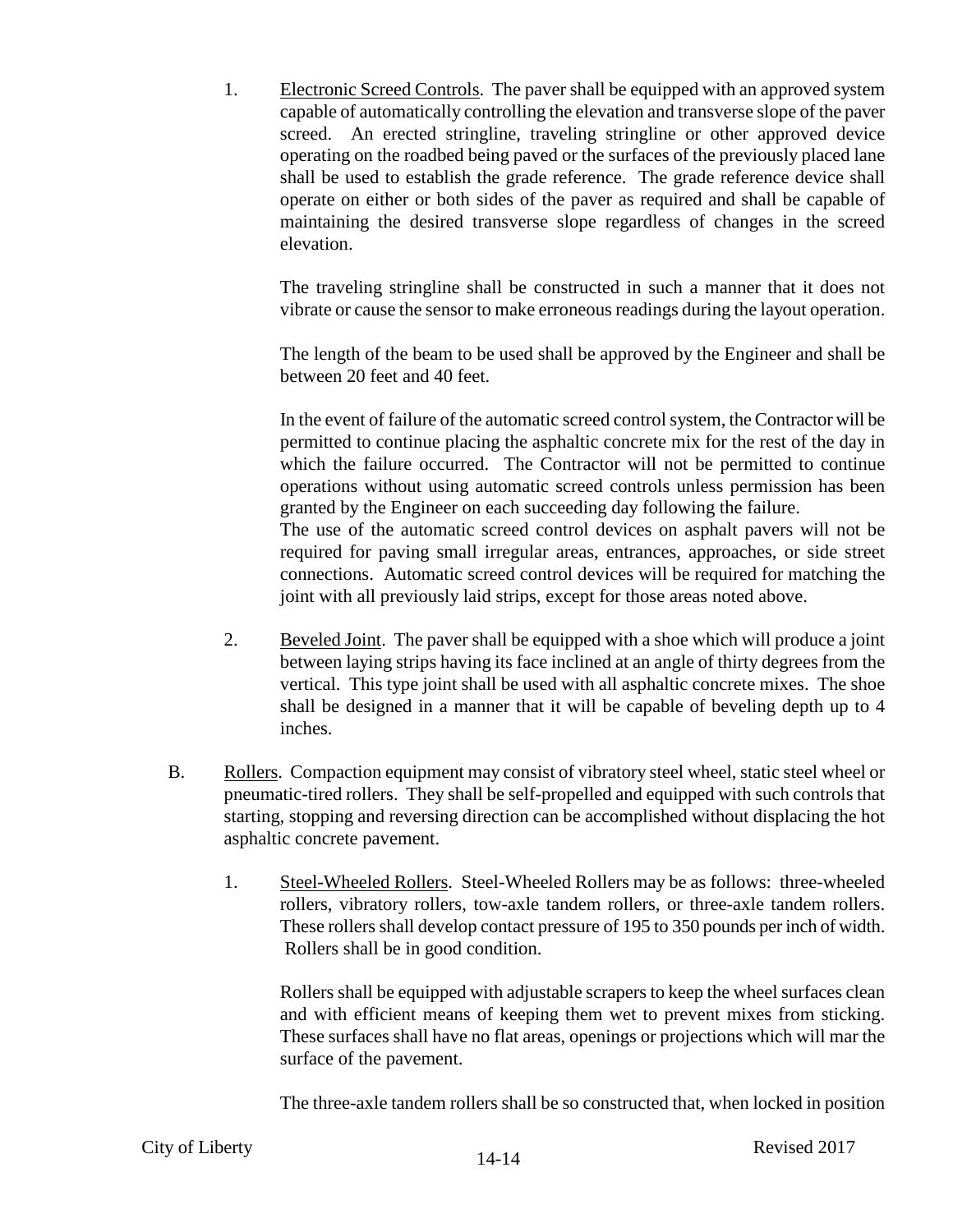with all treads in one plane, the roller wheels are held with such rigidity if either front or center wheel is unsupported, the other two wheels will not vary from the plane more than 1/4 inch.

- 2. Pneumatic-Tired Rollers. The rollers shall be equipped with pneumatic tires of equal size and diameter which are capable of exerting average contact pressures varying from 40 psi to 110 psi by adjusting the ballast and or tire inflating pressures. The wheels of the roller shall be so spaced than one pass will accomplish one complete coverage equal to the rolling width of the roller. There shall be a minimum of 1.4 inch overlay of the tracking wheel. The wheels shall oscillate but not wobble. The roller shall be so constructed that the contact pressure shall be uniform for all wheels, and the tire pressure of the several tires shall not vary more than 5 psi. Pneumatic-tired rollers shall be constructed with enough ballast space to provide uniform wheel loadings as may be varied by order of the Engineer to obtain contact pressures that will result in the required density.
- 3. Trench Rollers. Trench rollers shall have an auxiliary wheel that operates outside the area to be compacted at such a distance from the pavement edge as to cause no damage thereto. it shall be mounted upon an axle that is adjustable in height. The auxiliary wheel shall be kept in adjustment so that the compression wheels will develop a smooth, compacted surface true to crown and grade. The contact pressure of the compression wheels shall be from 195 to 350 pounds per inch of width.

Trench rollers shall be equipped with adjustable scrapers to keep the rollers clean and with efficient means of wetting the compression wheels to prevent mixed from sticking.

In lieu of the above requirements pertaining to non-vibratory compaction equipment, consideration will be given to use other types of equipment which are capable of producing equivalent results consistent with the requirements of the specifications.

- C. Pressure Distributor. The pressure distributor shall meet the requirements of Section 1305.
- D. Hand Tools. The Contractor shall provide sufficient lutes, rakes, shovels, tamping irons and other equipment as required to produce results consistent with the specifications.

### 1409 CONSTRUCTION REQUIREMENTS.

A. Preparation of the Area to be Paved. The area to be paved shall be true to line and grade, and have properly prepared surface prior to the start of the paving operations. It shall be free from all loose or foreign material.

Where a base is rough or uneven, a leveling course shall be placed and properly compacted before the placing of subsequent courses.

When leveling course is not required, all depressions and other irregularities shall be patched or corrected, and the work approved by the Engineer before the paving operation

## City of Liberty **Revised 2017** 14-15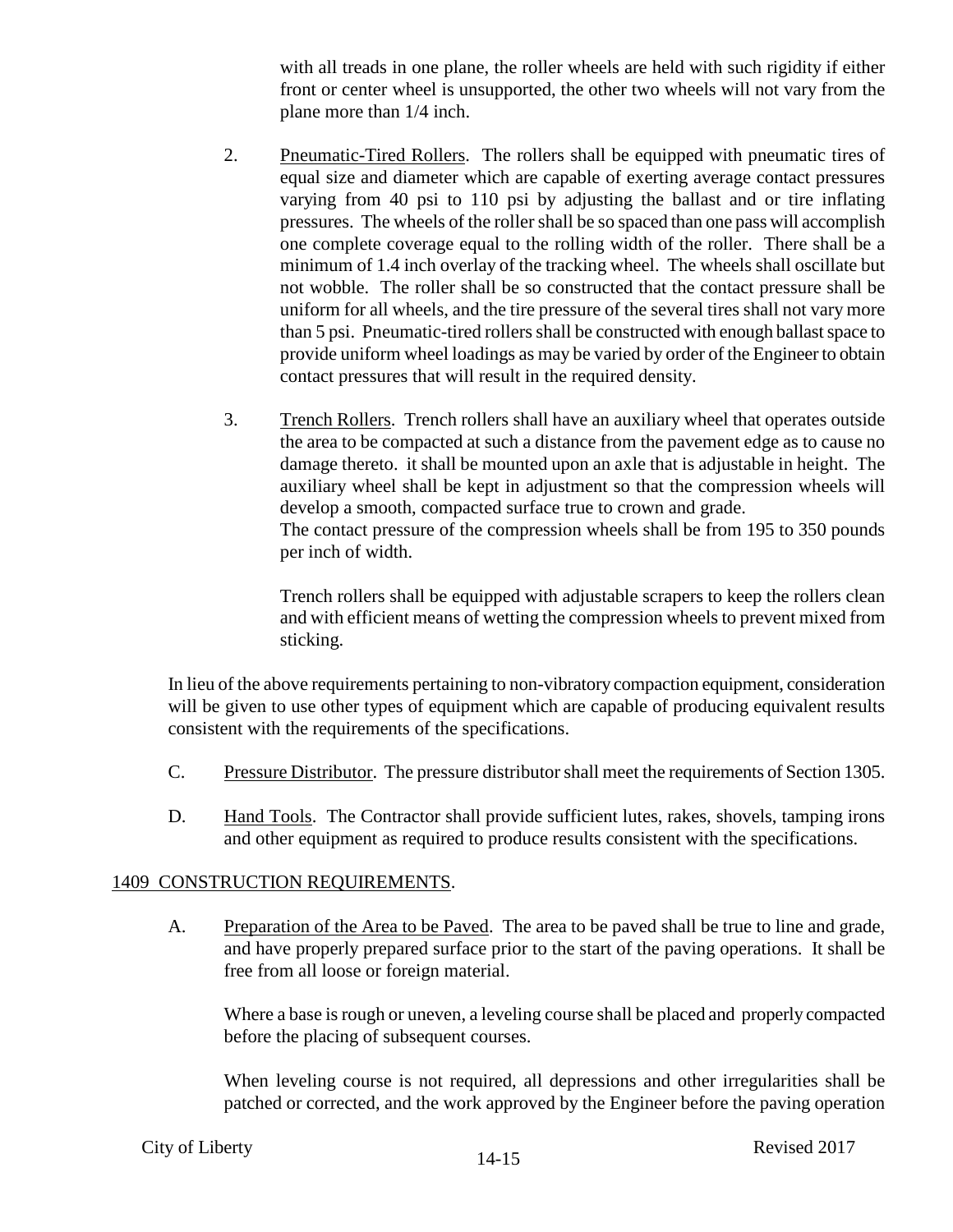begins.

The area to be paved shall be primed uniformly in accordance with the provisions of Section 1300. The asphalt emulsion may be diluted 1:1 to 1:3 parts emulsion to water.

The surfaces of curbs, gutters, vertical faces of existing pavements and all structures in actual contact with asphalt mixes shall be painted with a thin, complete coating of asphaltic material to provide a closely bonded, watertight joint.

B. Weather Limitations. When the moisture of the aggregate in the stockpile or from the dryer interferes with the quality of mix production, or with normal plant operations, or when pools of water are observed on the surface to be paved, the mixing and placing of hot-mix asphalt will not be permitted without the special permission of the Engineer.

Hot mix asphalt paving shall not be mixed or placed when the ambient temperature is below 40 degrees F., or when there is frost in the subgrade or any other time when weather conditions are unsuitable for the type of material being placed without expressed approval of the Engineer. The minimum temperature of the asphaltic concrete when placing at the construction site shall be 285 degrees F. when the ambient temperature is from 40 - 50 degrees F., 280 degrees F. when the ambient temperature is from 50 - 60 degrees F., and 275 degrees F when the ambient temperature is above 60 degrees F.

Spreading and Finishing. The spreading and finishing of each course shall be to the thickness and width indicated on the plans or Special Provisions. The compacted thickness of individual layers shall not exceed the following for the respective type of mixture.

| Type 1 | <b>Asphalt Concrete Base</b>    | 8" |
|--------|---------------------------------|----|
| Type 2 | <b>Asphalt Concrete Base</b>    | 4" |
| Type 3 | <b>Asphalt Concrete Surface</b> | 2" |

Spreading and finishing shall be conducted in the following manner:

1. Mechanical Pavers. The base and surface courses shall be spread and struck-off with a mechanical paving machine meeting the requirements of Section 1408 (A). The paving machine shall be operated so that the material does not accumulate and remain along the sides of the receiving hopper.

Equipment which leaves tracks or indented areas which cannot be corrected in normal operation, or which produces other permanent blemishes or fails to produce a satisfactory surface, shall not be used.

Longitudinal joint and edges shall be constructed to true line markings. Lines for the paver to follow in placing individual lanes will be established parallel to the centerline of the proposed roadway. The paver shall be positioned and operated to follow closely the established line. When using pavers in echelon, the second paver shall follow the edge of the material placed by the first paver. The length of each laydown pass shall be limited, depending on weather conditions, to assure a hot joint and obtain proper compaction.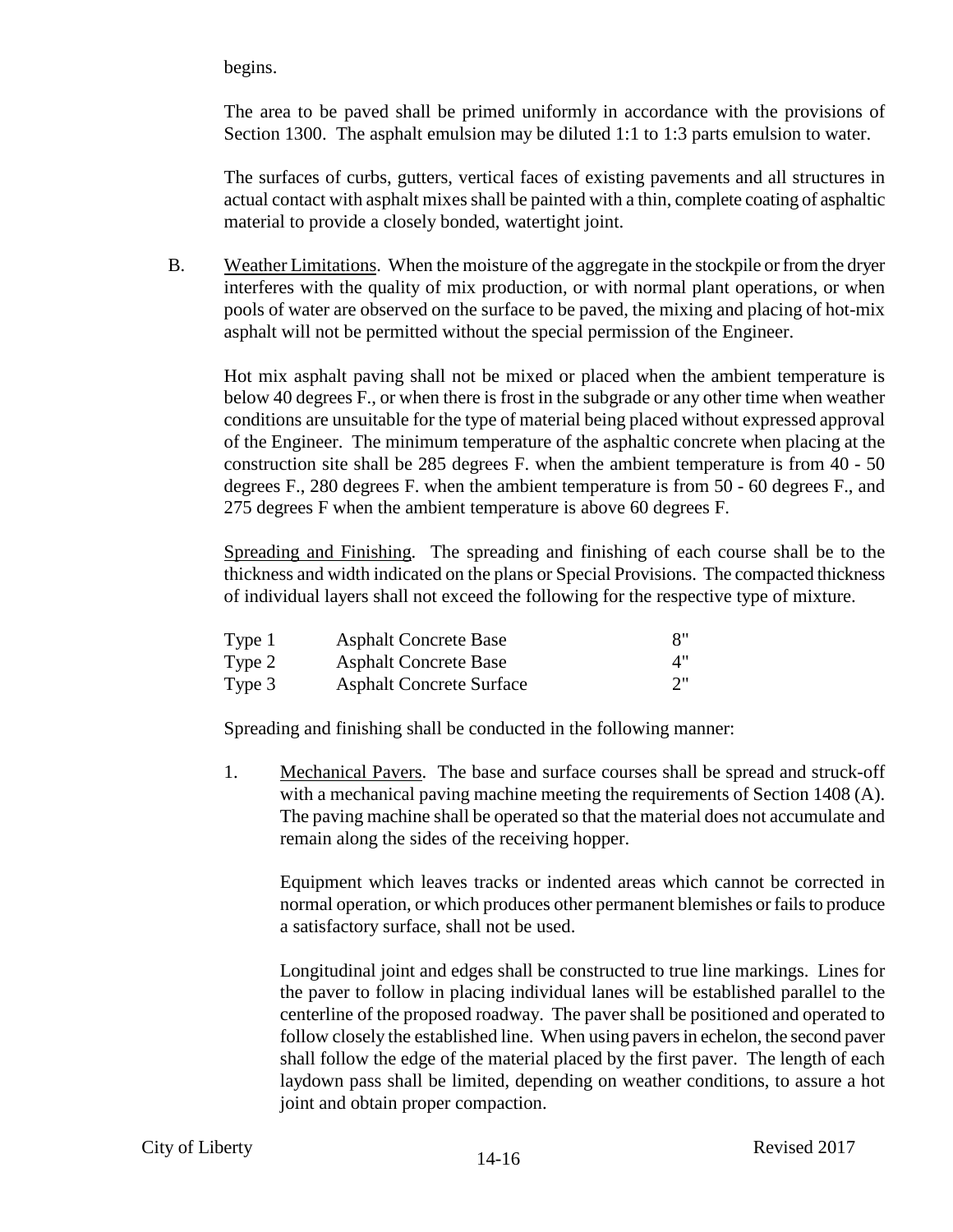As soon as the first load of material has been spread, the texture of the unrolled surface shall be checked to determine its uniformity. Segregation of materials shall not be permitted. If segregation occurs, the spreading operation shall be immediately suspended until the cause is determined and corrected.

Transverse joints in succeeding courses shall be offset at least 2 feet. Longitudinal joints shall be offset at least 6 inches.

Any irregularities in alignment left by the paver shall be corrected by trimming directly behind the machine. Immediately after trimming, the edges of the course shall be thoroughly compacted by tamping. Distortion of the pavement during this operation shall be avoided.

Edges against which additional pavement is to be placed shall be beveled 30 degrees from the vertical plane. A lute or rake shall be used immediately behind the paver to obtain a true line and beveled edge. Any irregularities in the surface of the pavement course shall be corrected directly behind the paver. Excess material forming high spots shall be removed by a shovel or lute. Indented areas shall be filled with hot mix and smoothed. Fanning of material shall not be permitted.

- 2. Hand Spreading. In small areas where the use of mechanical finishing equipment is not practical, the mix may be spread and finished by hand. Placing by hand shall be performed carefully; the material shall be distributed uniformly to avoid segregation of the coarse and fine aggregate. Broadcasting of material shall not be permitted. During the spreading operation, all material shall be thoroughly loosened and uniformly distributed by lutes or rakes. Material that has formed into lumps and does not break down readily shall be rejected. Following placing and before rolling, the surface shall be checked with templates and straightedges and all irregularities corrected.
- D. Compaction.
	- 1. General. Rolling equipment for use in compacting mixes shall meet the requirements of Section 1408 (B). Unless otherwise approved by the Engineer, at least three (3) rollers shall be required at all times. Additional rollers shall be used as necessary to provide specified pavement density.

All rolling shall proceed as directed by the Engineer, but in general shall be longitudinal, starting near the edge of the pavement and proceeding toward the center of the roadway, overlapping on successive trips by not less than one-third (1/3) and no more than one-half (2) the width of the roller. Alternate trips of the roller shall be of slightly different lengths. The initial rolling shall take place as closely behind the laying machine as the temperature and condition of the mat will allow.

The motion of the roller shall be slow enough at all times to avoid displacement of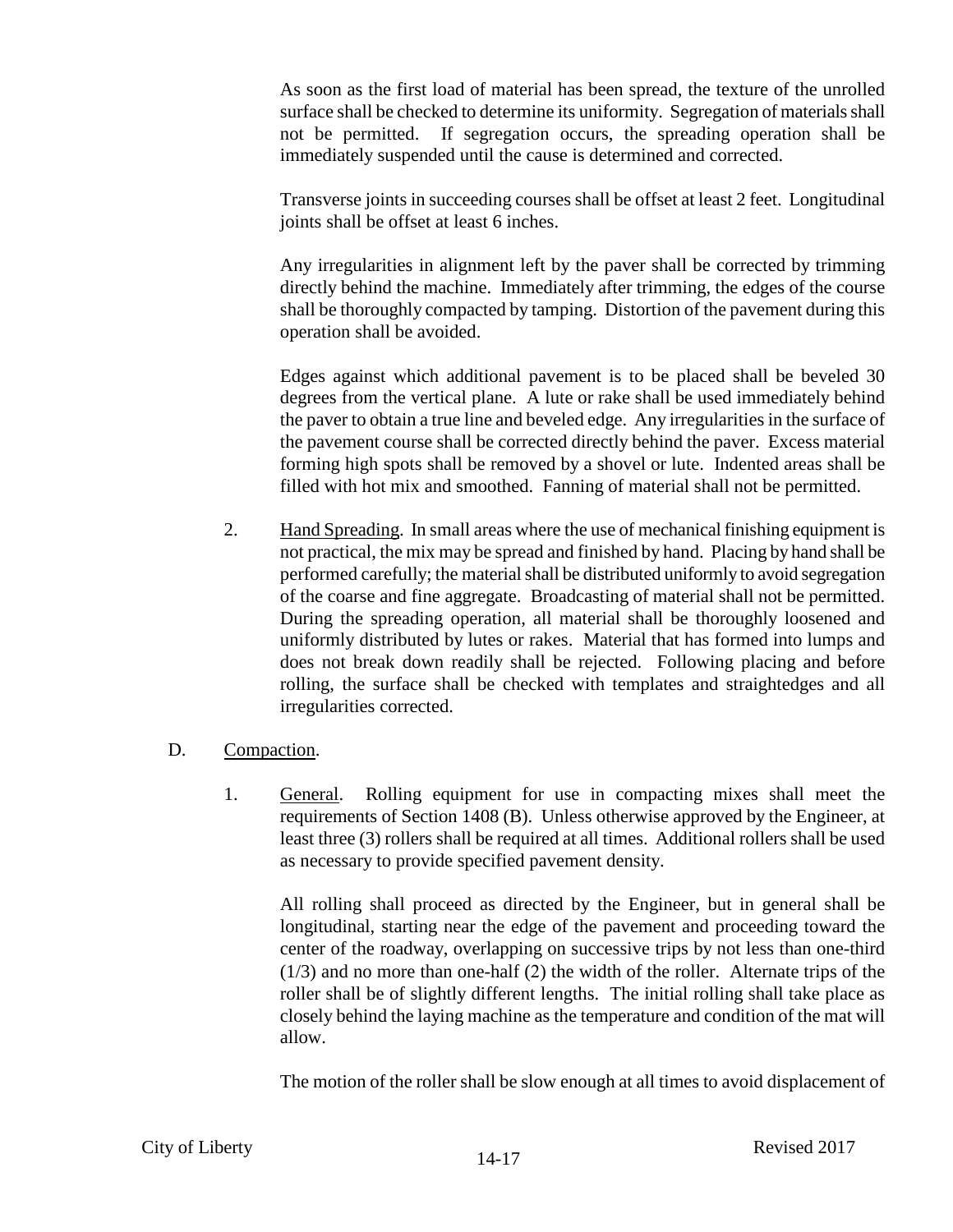the hot mixture. The initial compaction roll shall be accomplished with the roller drive wheel leading the tiller wheel. Any displacement occurring as a result of reversing the direction of the roller, or from any other cause, shall be corrected immediately by the use of rakes and fresh mixture when required. To prevent adhesion of the mixture the wheels shall be kept properly moistened, but excess water will not be permitted.

Immediately after spreading, each course of the pavement mixture shall be compacted by rolling. The initial or "breakdown" rolling shall be accomplished with a smooth-wheeled roller. The pneumatic tired roller shall be used to knead and compact the pavement mixture following the initial rolling and preceding the final rolling. Care shall be exercised in the use of the pneumatic-tired roller to ensure that the pavement mixture is sufficiently cooled to avoid "picking-up" of the mixture on the tires of the roller, and also to ensure that the pneumatic-tired rolling is completed before the mixture becomes too cool to allow satisfactory finish rolling. Final, or finish rolling, shall be done with a smooth-wheeled roller.

The surface of the mixture after compaction shall be smooth and true to established section and grade. Any surface which shows an uneven mixture or which becomes loose, or is in any way defective, shall be removed and replaced with fresh hot mixture at the Contractor's expense, and be immediately compacted to conform with the surrounding area.

- 2. Rolling Procedure. When paving in single widths rolling shall proceed in the following order:
	- 1. Transverse Joint
	- 2. Outside Edge
	- 3. Initial or Breakdown rolling, beginning on the low side and progressing toward the high side
	- 4. Second rolling same procedure as 3
	- 5. Finish rolling

When paving in echelon, or abutting a previously placed lane the longitudinal joint rolling shall follow the transverse joint rolling.

When paving in echelon, 2-3 inches of the edge which the second paver is following shall be left unrolled, and rolled when the joint between the lanes is rolled. Edges shall not be exposed more than fifteen minutes without being rolled. Particular attention shall be given to the construction of transverse and longitudinal joints in all courses.

In laying a surface mix adjacent to any finished area, it shall be placed sufficiently high so than, when compacted, the finished surface will be true and uniform. Where the grade is slight, gutters will be checked with a straightedge to insure drainage to the desired outlet.

3. Transverse Joints. Transverse joints shall be carefully constructed and thoroughly compacted to provide a smooth riding surface. If the joint has been distorted, it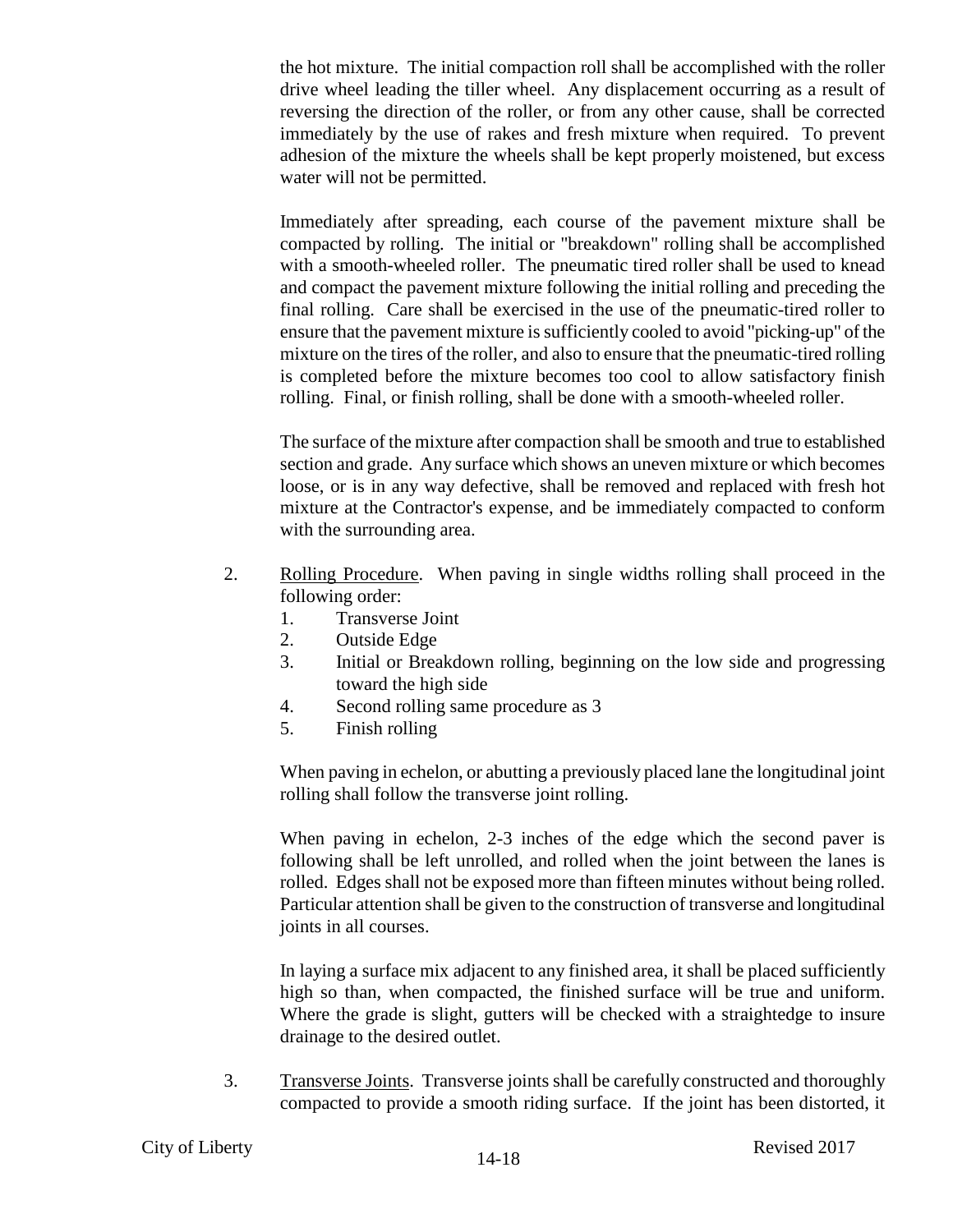shall be trimmed to a line. The joint face shall be painted with a thin coating of asphalt before the fresh material is placed against it. Transverse joints shall be held to a minimum. At the end of the paving day all lanes shall be completed to approximately the same station.

- 4. Longitudinal Joints. Longitudinal joints shall be rolled directly behind the paving operation. The first lane placed shall be true to line and grade. In spreading, the material shall overlap the edge of the lane previously placed by two (2) to four (4) inches. The width and depth of the overlapped material shall be kept uniform along the joint for alignment purposes. Before rolling, the coarse aggregate in the material overlapping the joint shall be carefully removed with a rake or lute and discarded.
- 5. Edges. The edges of the pavement shall be rolled concurrently with or immediately after rolling the longitudinal joint.

Care shall be exercised in consolidating the material along the entire length of the edges. Before it is compacted, the material along the unsupported edges shall be slightly elevated with a tamping tool or lute. This will permit the full weight of the roller wheel to bear on the material to the extreme edges of the mat. In rolling pavement edges, roller wheels shall extend approximately one (1) inch beyond the pavement edge.

- 6. Breakdown Rolling. Breakdown rolling shall immediately follow the rolling of the longitudinal joint and edges. Rollers shall be operated as close to the paver as necessary to obtain adequate density without causing undue displacement. The breakdown roller shall be operated with the drive wheel nearest the finishing machine. Exceptions may be made by the Engineer when working on steep slopes or super-elevated curves.
- 7. Intermediate Rolling. Pneumatic-tired rollers as specified in Section 1408(B,2) shall be used for intermediate rolling. The intermediate rolling shall follow the breakdown rolling as closely as possible and while the paving mix is still of a temperature that will result in maximum density from the operation.

Pneumatic-tired rolling shall be continuous after the initial rolling until all of the mix placed has be compacted to the required density. Turning of pneumatic-tired rollers on the hot paving mix which causes displacement shall not be permitted.

8. Finish Rolling. The finish rolling shall be accomplished while the material is still warm enough for the removal of roller marks. All roller marks shall be removed by the finish rolling operation.

All rolling operations shall be conducted in close sequence. In places inaccessible for the operation of standard rollers as specified, compaction shall be performed by trench rollers or others meeting the requirements of Section 1408 (B.3). The trench roller shall be operated until the course is thoroughly compacted. Hand tamping, manual or mechanical, may be used in such areas, if such operations will give the required density.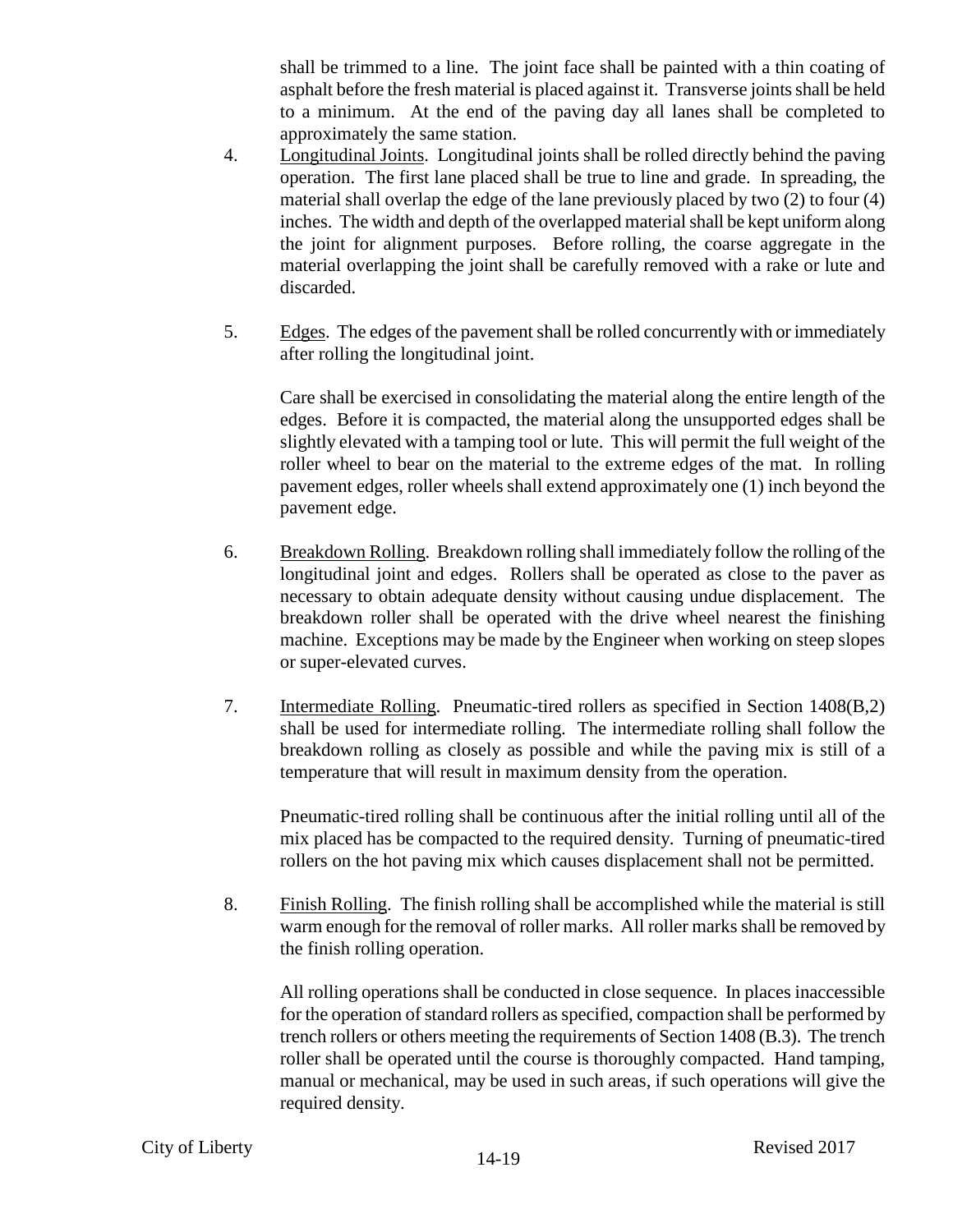E. Density and Surface Requirements. The completed asphalt concrete paving shall have a density equal to or greater than 95 percent for all Asphalt Concrete. Density is based on laboratory specimens prepared as specified in Section 1404 (B) and made from plant mix conforming to the job mix formula.

All unsatisfactory work shall be repaired, replaced or corrected at the direction of the Engineer. The surface of the final course shall be of a uniform texture and conform to line and grade shown on the plans.

Both density and thickness shall be carefully controlled during construction and shall be in full compliance with plans and specifications. During compaction, preliminary tests, as an aid for controlling thickness shall be made by means approved by the Engineer.

Upon request of the Engineer, representative samples of the compacted asphalt paving shall be obtained by the Contractor under the supervision of the Engineer and shall be tested by a suitable independent or municipal testing laboratory as necessary to verify compliance with respective density requirements.

The Engineer shall approve selection of the independent testing laboratory, number, timing, location and testing procedures for the representative samples. The testing laboratory shall submit to the Engineer four (4) copies of each report covering the details and results of the tests. All costs for the testing laboratory and all other costs of testing shall be borne by the Contractor, unless otherwise specified.

The surface of the final surface course shall not vary from a ten (10) foot straight edge, applied parallel to the centerline, by more than one-fourth (1/4) inch.

1410 PROTECTION OF PAVEMENT. The Contractor shall protect all sections of newly compacted base and surface courses from traffic until they have hardened properly, or as directed by the Engineer.

1411 COMPACTION TESTING. At the option of the Engineer, compaction testing may be performed in the field using a nuclear density-moisture measuring device to determine the density of the mixture as placed. Field test results shall be immediately available to the inspector. If as a result of this field testing the Engineer determines that further compaction is required, the Contractor shall revise his rolling procedure to obtain the density as specified. All testing shall be at the expense of the Contractor unless otherwise set out in the plans or specifications.

1420 CRUSHED AGGREGATE BASE COURSE. Crushed aggregate base course shall be placed under asphalt pavement in City streets at depths and thicknesses as specified in the standard detail drawings or project specific specifications approved by the City Engineer. Materials shall conform to gradations as specified in this section based upon Missouri Department of Transportation (MoDOT) standards.

A. MoDOT Type 1 Aggregate. Type 1 aggregate for base shall be essentially limestone or dolomite. The aggregate shall not contain more than 15 percent deleterious rock and shale. Sand may be added only for the purpose of reducing the plasticity index of the fraction passing the No. 40 (425  $\mu$ m) sieve in the finished product. Any sand, silt and clay and any deleterious rock and shale shall be uniformly distributed throughout the material. The